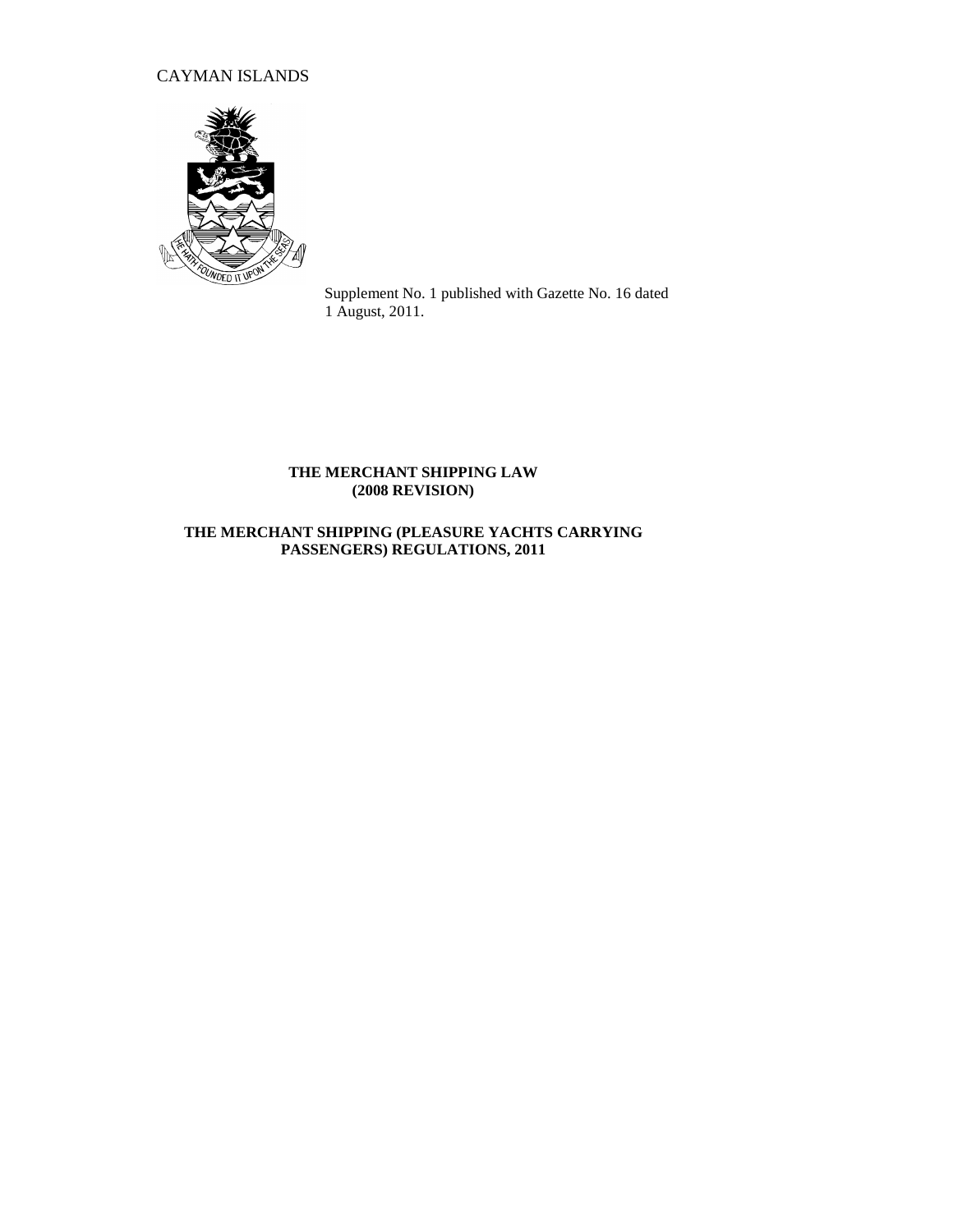### **THE MERCHANT SHIPPING LAW (2008 REVISION)**

#### **THE MERCHANT SHIPPING (PLEASURE YACHTS CARRYING PASSENGERS) REGULATIONS, 2011**

#### **ARRANGEMENT OF REGULATIONS**

- 1. Citation
- 2. Definitions
- 3. Application
- 4. Categories of passenger yachts, certification and areas of operation
- 5. Maximum number of persons to be carried
- 6. Issuance, carriage of and compliance with Certificates
- 7. Surveys for and periods of validity of Certificates issued
- 8. Exemption Certificate
- 9. Equivalent provisions
- 10. Acceptance of results of verifications and tests
- 11. Offences
- 12. Power to detain

Schedule Form of the Cayman Islands Private Passenger Yacht Safety Certificate, the Cayman Islands Form P(CI) (Record Of Equipment) and the Cayman Islands Statement of Operational Limitations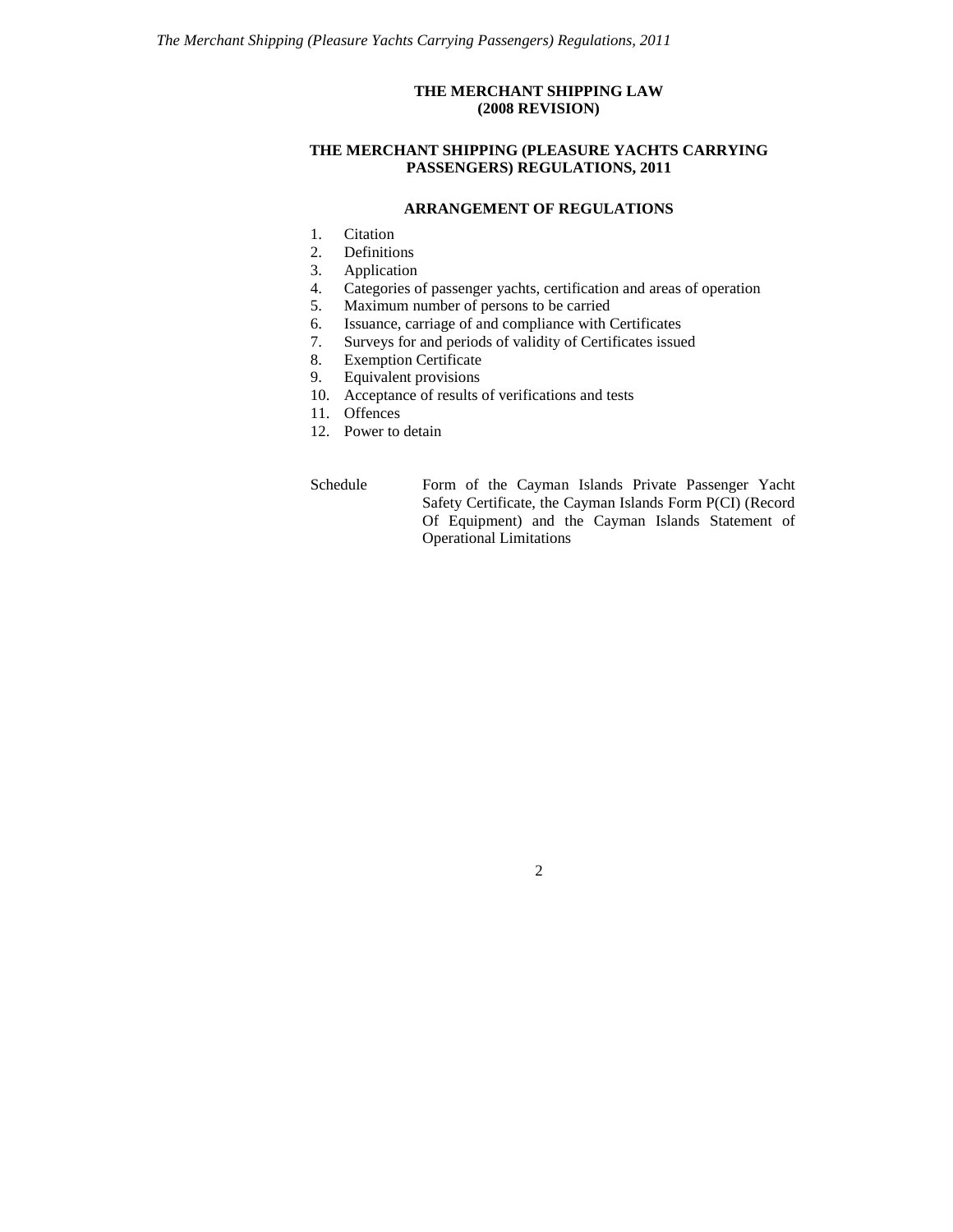CAYMAN ISLANDS

#### **THE MERCHANT SHIPPING LAW (2008 REVISION)**

### **THE MERCHANT SHIPPING (PLEASURE YACHTS CARRYING PASSENGERS) REGULATIONS, 2011**

The Governor, in exercise of the powers conferred on him by sections 173(1), 205(1) and 463 of the Merchant Shipping Law (2008 Revision), makes the following Regulations-

1. These Regulations may be cited as the Merchant Shipping (Pleasure Yachts Carrying Passengers) Regulations, 2011. Citation

2. In these Regulations-

"Administration" means MACI;

"Chief Executive Officer" means the Chief Executive Officer of MACI appointed under section 9 of the Maritime Authority Law (2008 Revision);

"crew" means any person engaged in the working, operation or business of the ship in any capacity whatsoever and includes the master;

"gross tonnage" means the gross tonnage as determined under the International Convention on Tonnage Measurement of Ships, 1969, as amended, or under any regulations relating to tonnage measurement made under the Law, as the case may be and where a ship has alternative gross tonnages, means the larger of those tonnages;

"in commercial use" means engaged in trade and in relation to pleasure yachts to which these Regulations apply a pleasure yacht is engaged in trade if it is not a pleasure vessel within the meaning of section 2 of the Law;

"Law" means the Merchant Shipping Law (2008 Revision);

"load line length" means the length of a ship as defined in the International Convention on Load Lines, 1966, as amended;

3

Definitions

2008 Revision

2008 Revision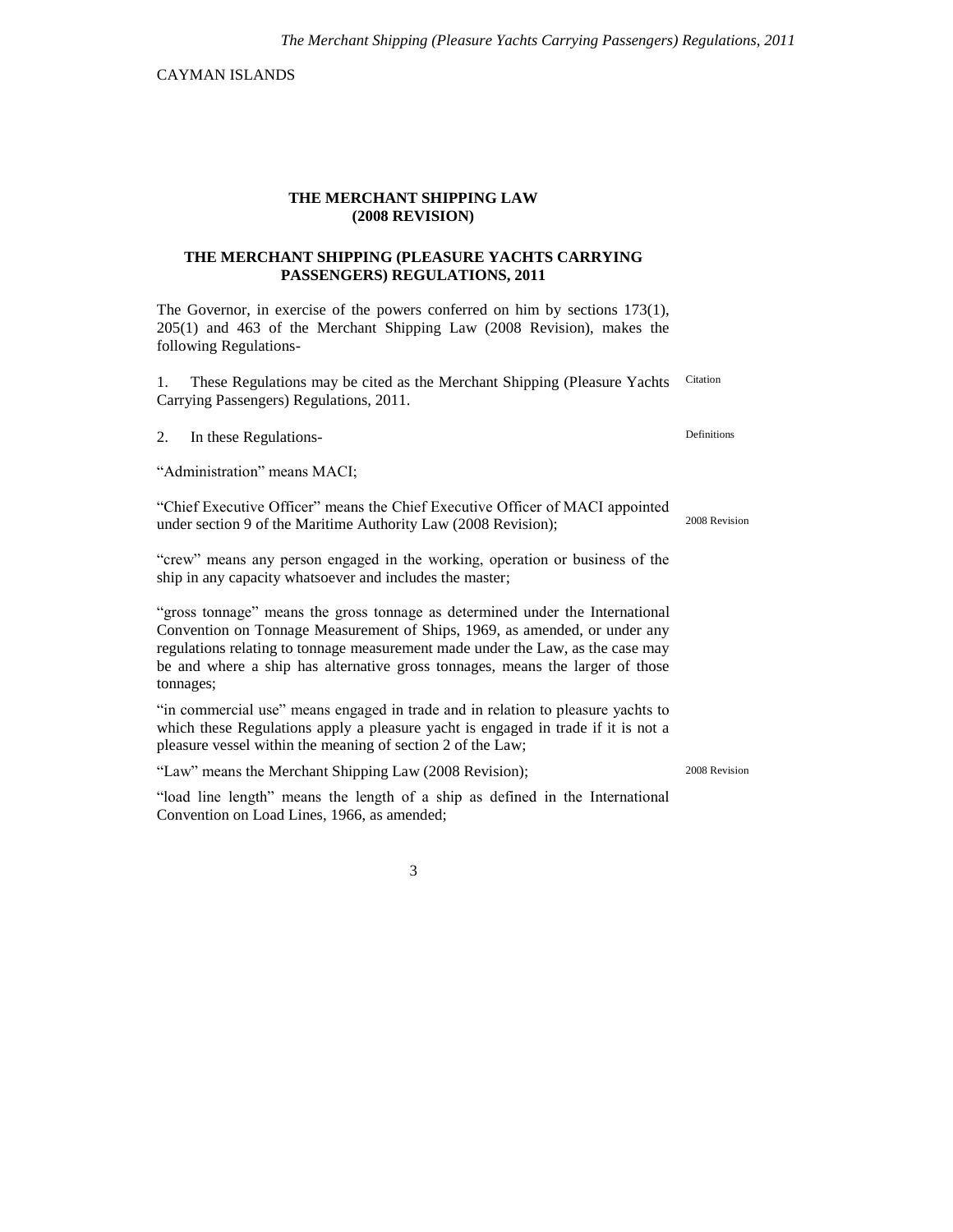#### *The Merchant Shipping (Pleasure Yachts Carrying Passengers) Regulations, 2011*

"LSA Code" means the International Life-Saving Appliance (LSA) Code adopted by the Maritime Safety Committee of the IMO by Resolution MSC.48(66), as amended by Resolutions MSC.207(81), MSC.218(82) and MSC.272(85), as it may be further amended by the IMO;

"MACI" means the Maritime Authority of the Cayman Islands and is the Maritime Authority established under section 3 of the Maritime Authority Law (2008 Revision);

"Passenger Yacht" means a pleasure yacht engaged in trade carrying more than 12 but not more than 36 passengers;

"Passenger Yacht Code" or "PY Code" means the Code entitled "A Code of Practice for Yachts Carrying 13 to 36 Passengers", published by or on behalf of the United Kingdom and Maritime and Coastguard Agency of the United Kingdom, or such other Code as may be prescribed in substitution therefor;

"pleasure vessel" has the meaning assigned to it under section 2 of the Law;

"pleasure yacht" includes a pleasure vessel and any vessel to which the Merchant Shipping (Vessels in Commercial Use for Sport or Pleasure) Regulations, 2002, or any amendments thereto or replacements thereof, apply;

"prescribed international voyage" means an international voyage during the course of which a ship is not more than 200 nautical miles from a port or place in which the passengers and crew could be placed in safety and within a geographical area which limits the length of the voyage to a maximum of 1000 nautical miles from the initial point of departure as specified in any Certificate issued in accordance with the PY Code with respect to the ship;

"Private Passenger Yacht" means a private pleasure vessel carrying more than 12 but not more than 36 passengers;

"PY 2 Area" means an area within 60 nautical miles of a safe haven and not more than 20 nautical miles from land in weather conditions not exceeding wind force 6 and sea state 5 on Beaufort scale; and

"Safety Convention" means the International Convention for the Safety of Life at Sea, 1974 and its Protocols of 1978 and 1988, together with such amendments thereof or replacements therefor as may be in effect in respect of the Islands.

Application

- 3. (1) Subject to subregulation (2), these Regulations apply to-
	- (a) Private Passenger Yachts; and
	- (b) Passenger Yachts,

which are, or are intended to become, Cayman Islands ships.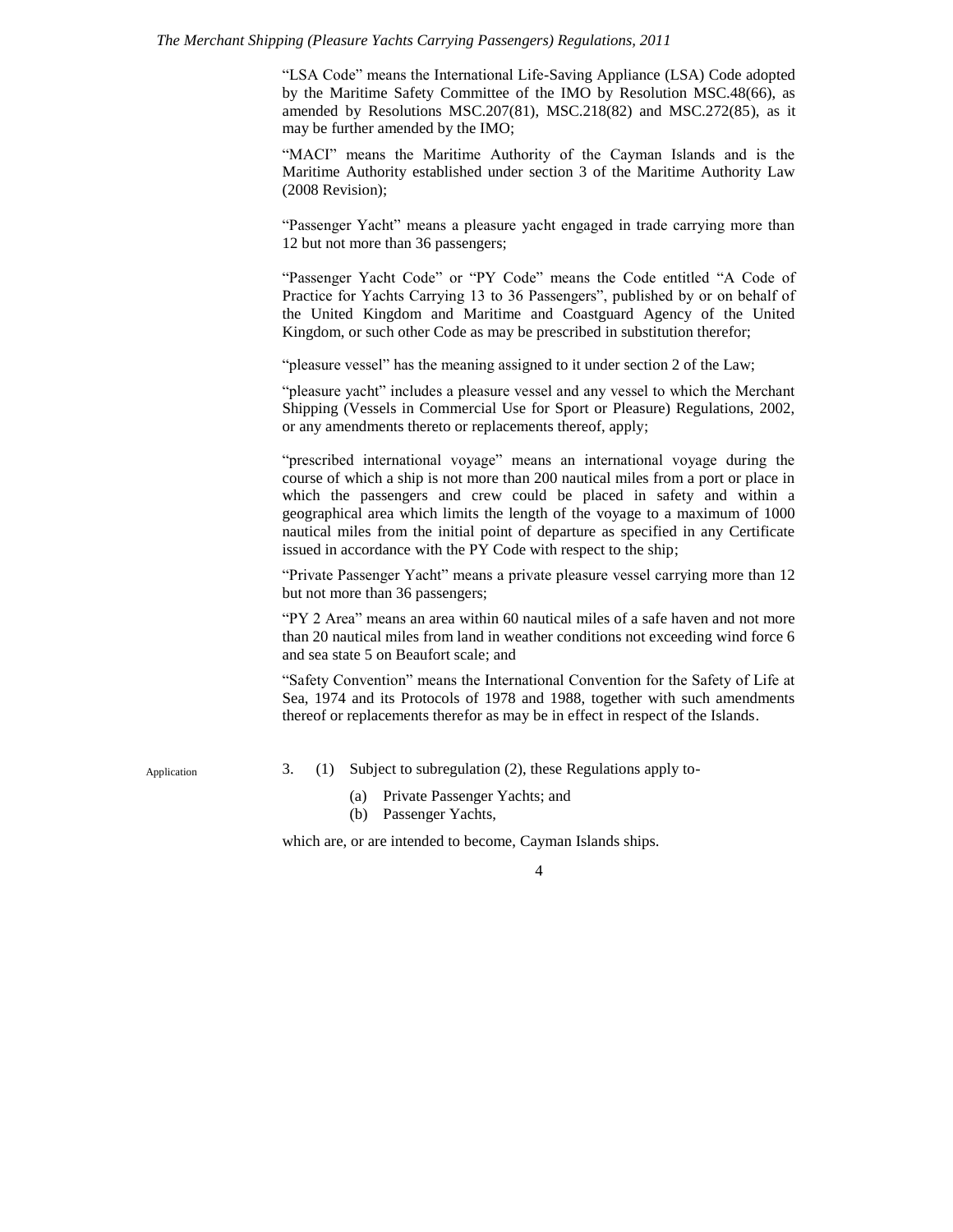(2) Yachts to which these Regulations apply that comply with the relevant Merchant Shipping Regulations or international Conventions which would have otherwise applied if the vessels were not in compliance with the PY Code referred to in these Regulations shall be deemed to be in compliance with these Regulations.

(3) Yachts to which these Regulations apply shall comply with the applicable provisions of the PY Code.

(4) Where the provisions of the PY Code have been applied to a vessel under this regulation, and in respect of which appropriate certificates have been issued in accordance with the PY Code, then the provisions of relevant Merchant Shipping Regulations that would otherwise apply to the vessel shall not apply.

(5) Where a provision of the PY Code is expressed in the conditional (i.e., "should"), it shall be construed as a mandatory requirement, unless otherwise explicitly provided for in the Code.

4. (1) For the purposes of these Regulations the categories of pleasure yacht carrying passengers and the Passenger Ship Certificates and related documentation to be issued to them shall be as set out in the Table.

Categories of passenger yachts, certification and areas of operation

(2) The form of the Cayman Islands Private Passenger Yacht Safety Certificate, the Cayman Islands Form P (*CI*) (Record of Equipment) and the Cayman Islands Statement of Operational Limitations (*CI*) shall be as given in the Schedule.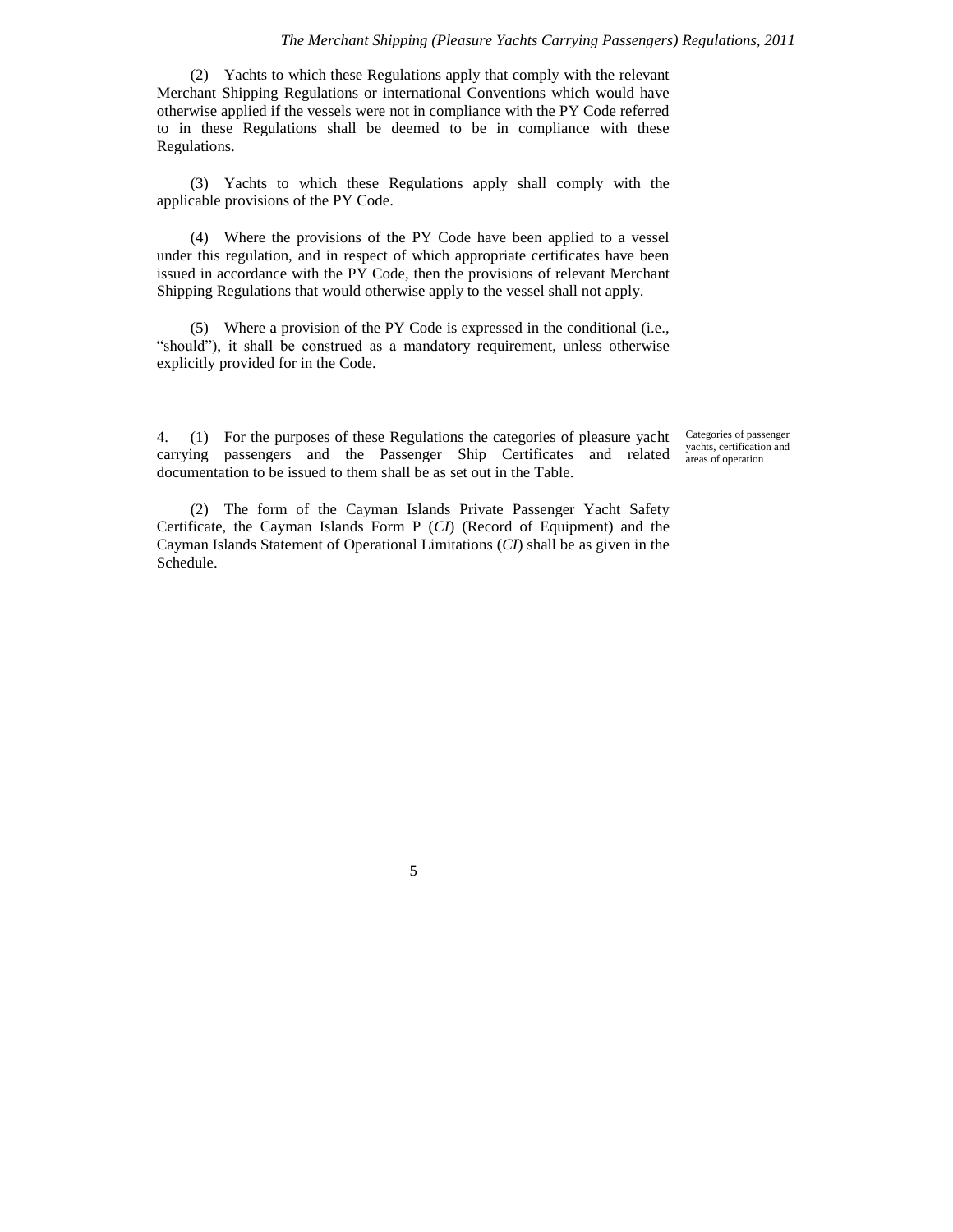| <b>TYPE OF YACHT</b>           | PY CODE<br>CATEGORY                                         | <b>GEOGRAPHICAL</b><br>OPERATION<br><b>AREA OF</b> | $\leq 80$ M.<br>in<br>Length | <b>DAMAGED</b><br><b>STABILITY</b><br><b>STANDARDS</b><br>APPLICABLE.<br>$> 80$ M.<br>in<br>Length | ៉<br><b>MAXIMUM NO.</b><br>PERSONS | <b>SURVIVABILITY</b>                                   |                   | <b>CERTIFICATION TO BE ISSUED</b><br><b>UPON COMPLIANCE<sup>1</sup></b>                                                                                                                                               |
|--------------------------------|-------------------------------------------------------------|----------------------------------------------------|------------------------------|----------------------------------------------------------------------------------------------------|------------------------------------|--------------------------------------------------------|-------------------|-----------------------------------------------------------------------------------------------------------------------------------------------------------------------------------------------------------------------|
| Private<br>Passenger<br>Yacht. | Pleasure<br>Vessel not<br>Engaged in<br>Trade               | Unlimited<br>Area <sup>2</sup>                     | D <sup>3</sup>               | P <sup>4</sup>                                                                                     | 99                                 | <b>NA</b>                                              | (a)<br>(b)<br>(c) | Cayman Islands Private<br>Passenger Yacht Safety<br>Certificate:<br>Cayman Islands Form<br>$P(\dot{C})$ (Record of<br>Equipment); and<br>Cayman Islands<br>Statement of<br><b>Operational Limitations</b><br>$(CI)$ . |
| Passenger<br>Yacht.            | Passenger<br>Yacht<br>Unrestricted<br>(Engaged in<br>Trade) | Unlimited<br>Area <sup>2</sup>                     | D<br>---                     | ---<br>P                                                                                           | 99<br>50                           | 2 Compartment<br>Enhanced<br>2 Compartment<br>Enhanced | (a)<br>(b)        | <b>Safety Convention</b><br>Passenger Ship Safety<br>Certificate:<br>Form P (Record of<br>Equipment);                                                                                                                 |
| Passenger<br>Yacht.            | PY1                                                         | Prescribed<br>International<br>Voyage              | D                            | P                                                                                                  | 99                                 | 2 Compartment<br>Enhanced                              | (c)<br>(d)        | Ship Exemption<br>Certificate where<br>applicable; and<br>Statement of operational                                                                                                                                    |
| Passenger<br>Yacht.            | PY <sub>2</sub>                                             | PY 2 Area                                          | D                            | P                                                                                                  | 99                                 | N/A                                                    |                   | limitations.<br>Where Safety Convention Certification is issued, this means in compliance with the Passenger Yacht Code as an                                                                                         |

**TABLE**

<sup>1</sup> Where Safety Convention Certification is issued, this means in compliance with the Passenger Yacht Code as an equivalence to the SOLAS Convention.

<sup>2</sup>Unlimited Area does not include the Polar Regions; in all cases vessels which do not carry life boats are not permitted to operate in Polar Regions.

<sup>3</sup>Means Deterministic Methods of ascertaining Damaged Stability.

<sup>4</sup>Means Probabilistic Methods of ascertaining Damaged Stability.

Maximum number of persons to be carried

5. (1) Subject to subregulations (2), (3) and (4), the maximum total number of persons to be carried in any vessel to which these Regulations apply shall not exceed 99, inclusive of passengers, crew and any other personnel, including any persons carried on a temporary basis.

(2) The maximum number of persons to be carried in a Passenger Yacht Unrestricted, where the damaged stability standards are determined by the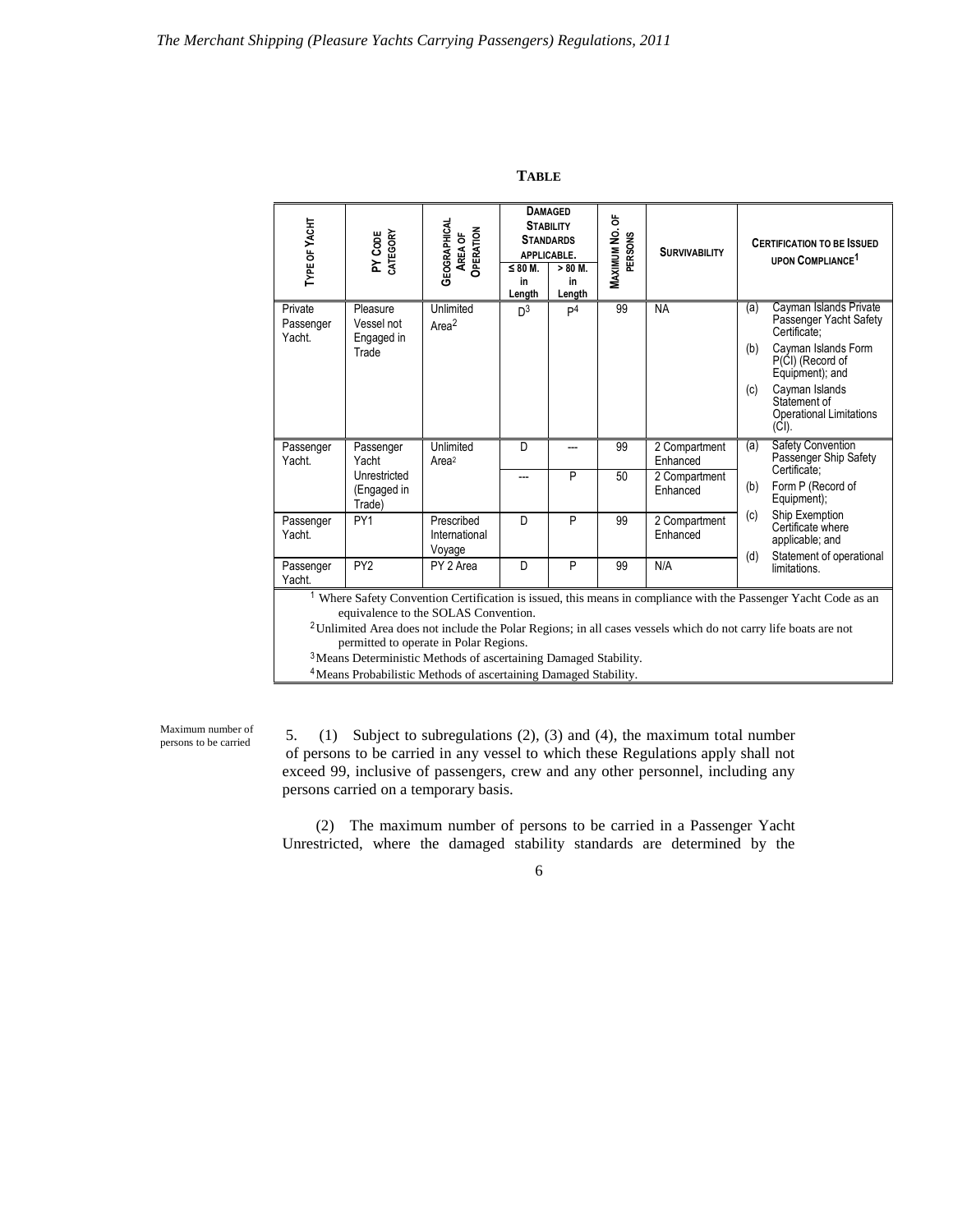#### *The Merchant Shipping (Pleasure Yachts Carrying Passengers) Regulations, 2011*

probabilistic method and the vessel is over 80 metres in length shall not exceed 50, inclusive of passengers, crew and any other personnel; but the Chief Executive Officer may permit a higher number of persons, up to a maximum of 99, to be carried where he is satisfied that it is safe to do so taking into account any enhanced safety standards which the vessel meets.

(3) The total number of passengers carried shall never exceed 36.

(4) The total number of persons carried may, on application, be increased to 120 persons if-

- (a) the yacht is fitted with approved lifeboats, davits and launching arrangements in accordance with the Safety Convention; and
- (b) a medical doctor is carried.

6. (1) Where a vessel to which these Regulations apply has been surveyed in accordance with the PY Code and is found to comply with the applicable requirements of the Code (including any requirements as to operation, manning and maintenance) then the vessel shall be issued with the appropriate Certificate or Certificates referred to in regulation 4.

(2) Where a vessel has been surveyed and issued with an appropriate Certificate or Certificates in accordance with subregulation (1), that vessel shall not be operated unless-

- (a) the certificates are currently in force;
- (b) the vessel complies with the requirements of the PY Code and the Certificates, including the maximum number of persons to be carried; and
- (c) the Certificates are displayed in some conspicuous place on board, or, if this is not reasonably practicable, are readily available for inspection on board.

7. (1) With respect to a Safety Convention Passenger Ship Safety Certificate issued in accordance with the provisions of these Regulations-

Surveys for and periods of validity of Certificates issued

- (a) the surveys to be carried out;
- (b) the period of validity;
- (c) the renewal, time frame for renewal surveys and subsequent period of validity; and
- (d) any extensions to a Certificate,

7

Issuance, carriage of and compliance with **Certificates**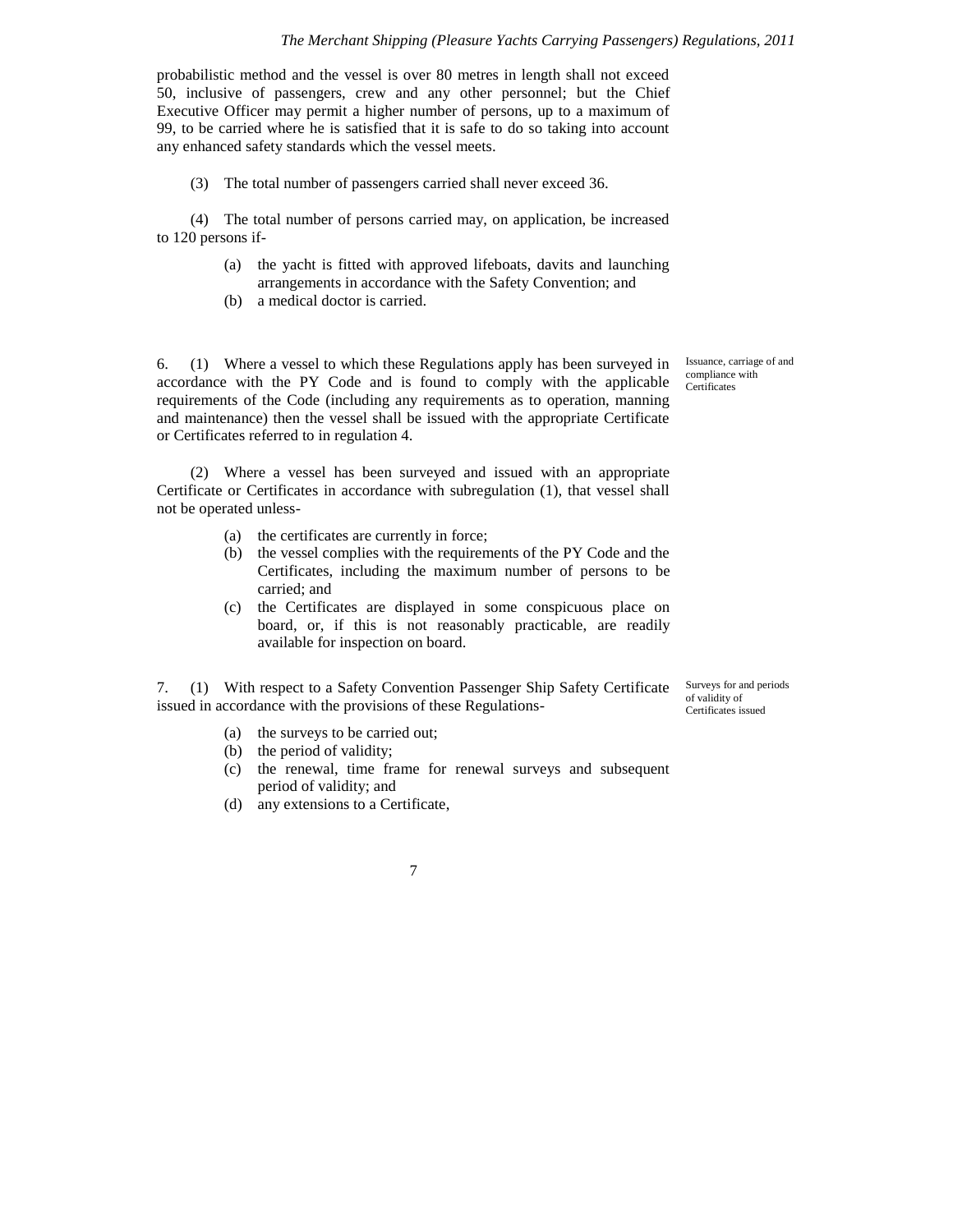shall be in accordance with the relevant provisions of the PY Code and the Safety Convention.

(2) With respect to a Cayman Islands Private Passenger Yacht Safety Certificate, issued in accordance with the provisions of these Regulations-

- (a) the surveys to be carried out;
- (b) the periods of validity;
- (c) the renewal, time frame for renewal surveys and subsequent periods of validity; and
- (d) any extensions to a Certificate,

shall be in accordance with the provisions of subregulations (3) to (5).

(3) The surveys to be carried out under subregulation (2) shall be as follows-

- (a) an initial survey, before the ship is put in service, which shall include a complete inspection of its structure, machinery and equipment, including the outside of the ship's bottom and the inside and the outside of the boilers, and shall be such as to ensure that the arrangements, material and scantlings of the structure, boilers and other pressure vessels and their appurtenances, main and auxiliary machinery, electrical installation, radio installations including those used in lifesaving appliances, fire protection, fire safety systems and appliances, life-saving appliances and arrangements, shipborne navigational equipment, nautical publications, means of embarkation for pilots, lights, shapes, means of making sound and distress signals and other equipment fully comply with the relevant regulations applicable to the ship, are in a satisfactory condition, are fit for the service for which the ship is intended and that the workmanship of all parts of the ship and its equipment is in all respects satisfactory;
- (b) a renewal survey, before the Cayman Islands Private Passenger Yacht Safety Certificate may be renewed, which shall include an inspection of the ship's structure, machinery and equipment referred to in paragraph (a) to ensure that they comply with the relevant regulations applicable to the ship, are in a satisfactory condition, are fit for the service for which the ship is intended and that the workmanship of all parts of the ship and its equipment is in all respects satisfactory; and
- (c) an additional survey, either general or partial, according to the circumstances, to be made after repairs are made resulting from an investigation into an accident to the ship, or whenever any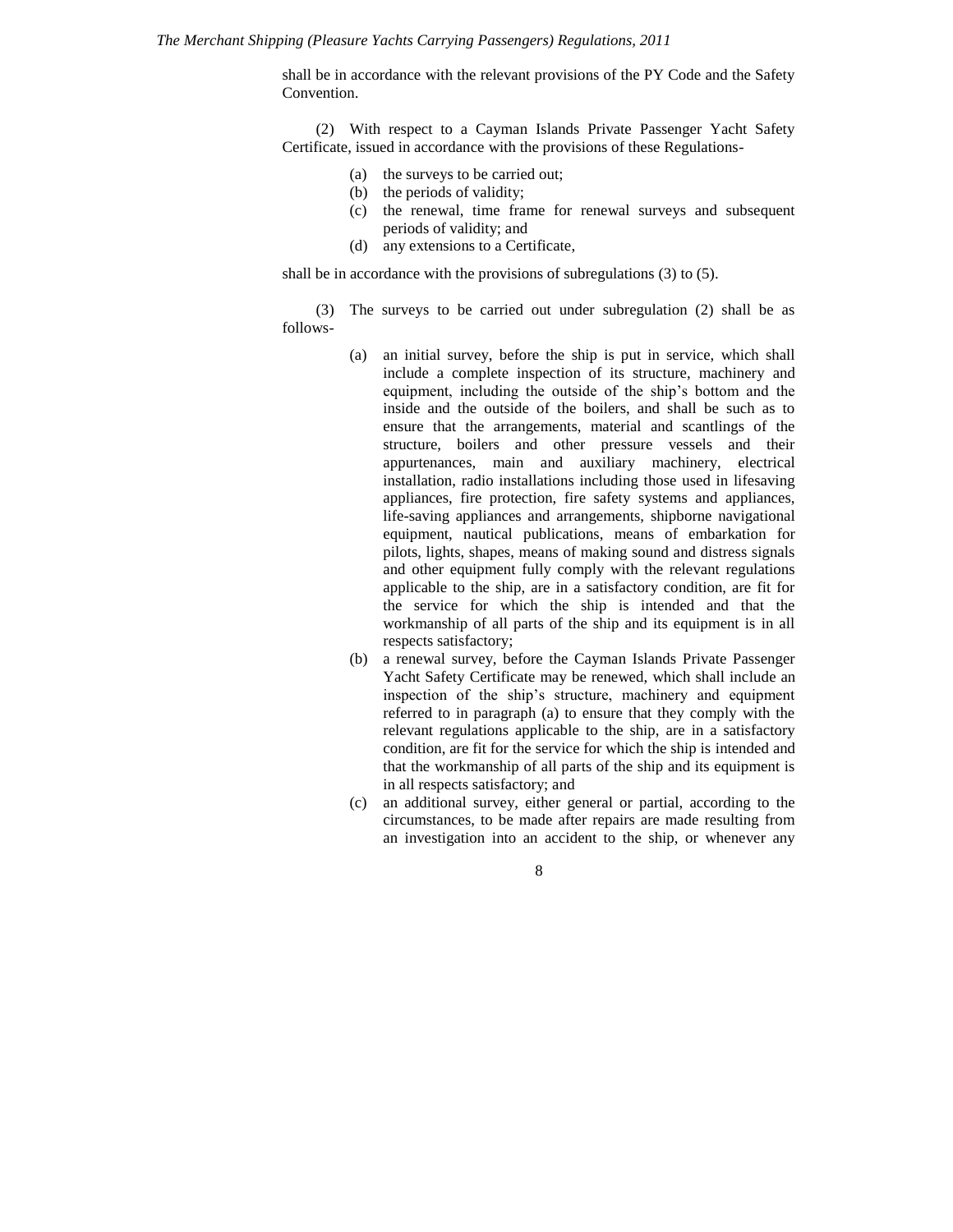repairs or renewals are undertaken which could materially affect the safety and condition of the ship, and such additional survey shall be such as to ensure that the necessary repairs or renewals have been effectively made, that the material and workmanship of such repairs or renewals are in all respects satisfactory and that the ship complies in all respects with the relevant regulations applicable to the ship.

(4) The periods of validity and renewal survey time frames referred to in subregulation (2) shall be as follows-

- (a) subject to paragraphs (b) and (c), a Cayman Islands Private Passenger Yacht Safety Certificate shall be issued for a period of validity not exceeding twelve months from the date of completion of the initial survey or the expiry of the existing certificate;
- (b) where a renewal survey is completed within three months of the expiry date of the existing Certificate, the new Cayman Islands Private Passenger Yacht Safety Certificate shall be dated from the date of completion of the renewal survey to a date not exceeding twelve months from the date of expiry of the existing Certificate; and
- (c) where a renewal survey is completed more than three months prior to the expiry date of the existing Certificate, the new Cayman Islands Private Passenger Yacht Safety Certificate shall be valid from the date of completion of the renewal survey to a date not exceeding twelve months from that completion date.
- (5) The extensions permitted under subregulation (2) shall be as follows-
	- (a) where a Cayman Islands Yacht, at the time when a Cayman Islands Private Passenger Yacht Safety Certificate issued under these Regulations expires, is not in a port in the Islands or the port in which the renewal survey is to be carried out, the Chief Executive Officer may extend the period of validity of the Certificate, but-
		- (i) this extension shall be granted only for the purpose of allowing the ship to complete its voyage to a port in the Islands or the port in which it is to be surveyed, and then only in cases where it appears proper and reasonable to do so;
		- (ii) no certificate shall be extended for a period longer than three months;
		- (iii) the ship to which the extension is granted shall not, on its arrival in a port in the Islands or the port in which it is to be surveyed, be entitled by virtue of the extension to leave that
			- 9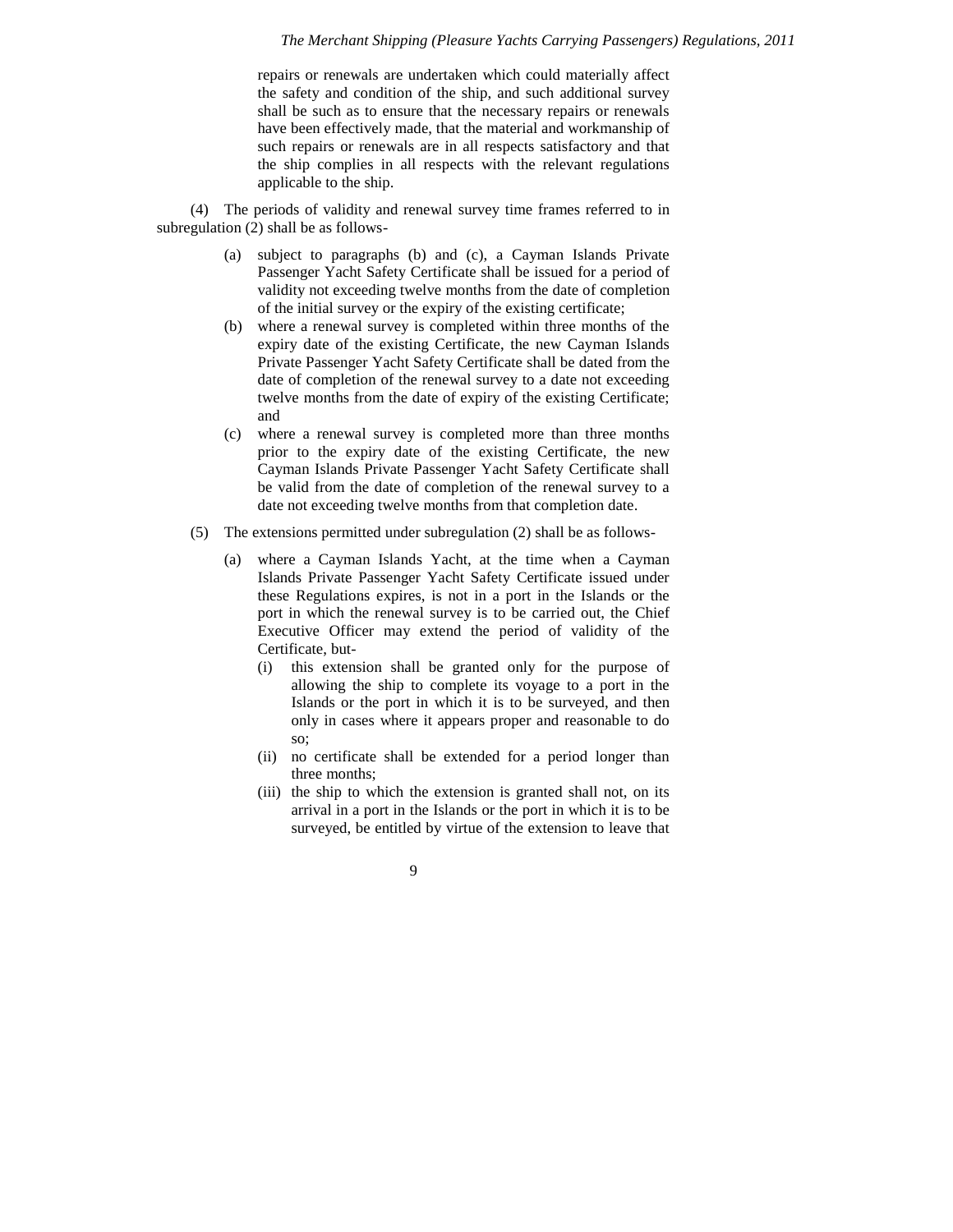port or the Islands without having obtained a new certificate; and

- (iv) when the renewal survey is completed the new Certificate shall be valid to a date not exceeding twelve months from the date of expiry of the existing Certificate before the extension was granted; and
- (b) where a renewal survey has been completed and a new Cayman Islands Private Passenger Yacht Safety Certificate cannot be issued or placed on board the ship before the expiry date of the existing certificate, the Chief Executive Officer may endorse the existing certificate and such a certificate shall be accepted as valid for a further period which shall not exceed five months from the expiry date.
- 8. (1) Where an Exemption is granted to a ship in accordance with the relevant provisions of the PY Code or the relevant Conventions applicable to the ship, a certificate called an Exemption Certificate or a Cayman Islands Exemption Certificate, as the case may be, shall be issued in addition to any Certificate issued under regulations 4 and 6. Exemption Certificate

(2) An Exemption Certificate shall be issued for a period of validity that is not longer than the period of validity of the Certificate to which it refers.

(3) An Exemption Certificate shall be subject to the same extension and other provisions as the Certificate to which it refers.

(4) Where an Exemption Certificate has been issued, a statement to this effect shall be included on the Certificate to which it refers.

- 9. Where these Regulations or a Code require that a particular piece of equipment or machinery shall be provided or carried in a vessel to which these Regulations apply, or that any particular provision shall be made, the Chief Executive Officer may permit any other piece of equipment or machinery to be provided or carried or any other provision to be made in that vessel if he is satisfied that such other piece of equipment or machinery, or provision is at least as effective as that required by these Regulations or the PY Code. Equivalent provisions
- 10. For the purposes of these Regulations, the Chief Executive Officer may accept the results of verifications and tests carried out by the bodies and laboratories of States offering suitable guarantees of technical and professional competence and independence to the satisfaction of the Chief Executive Officer. Acceptance of results of verifications and tests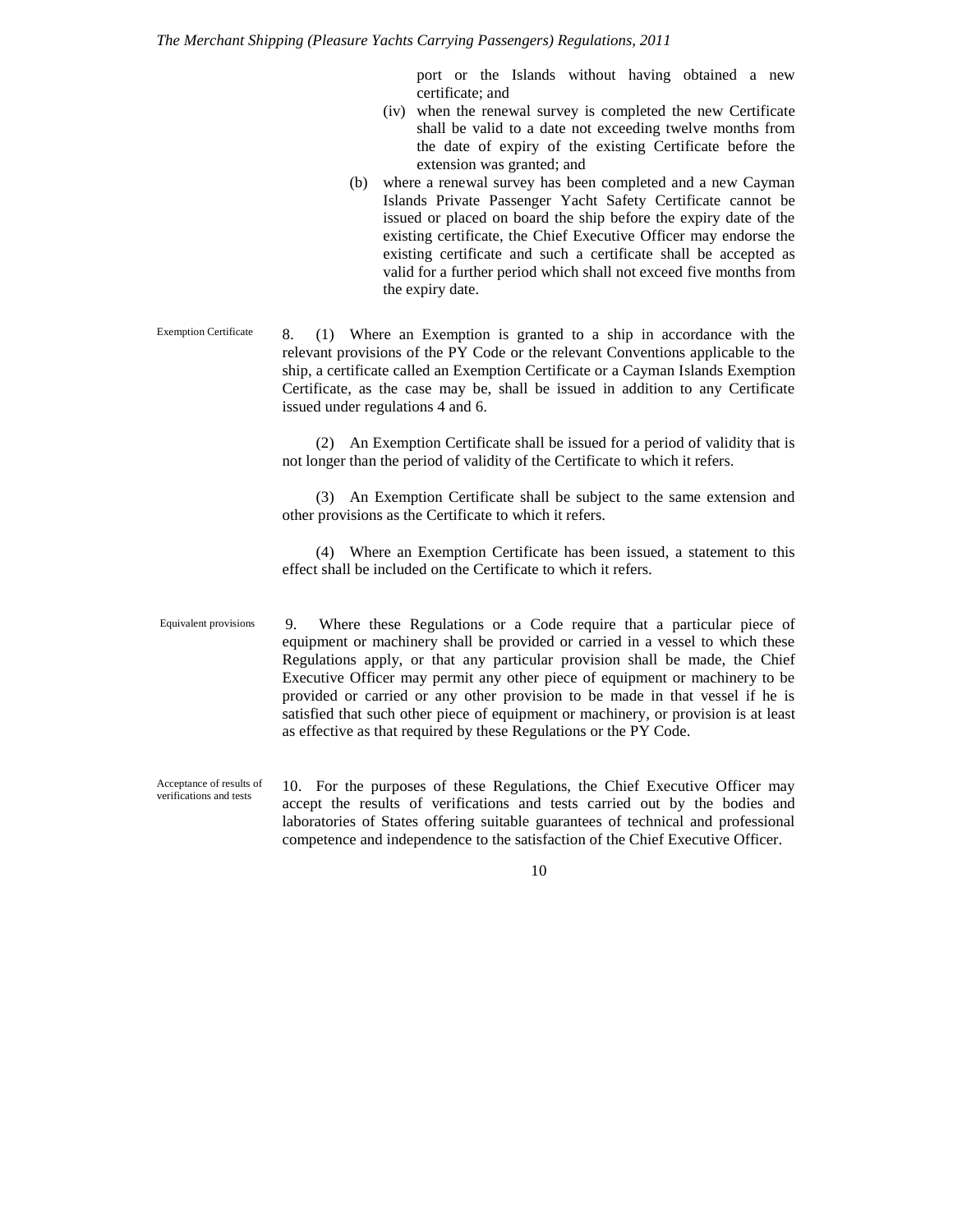11. (1) Where the owner and master of a vessel contravene these Regulations they each commit an offence and are severally liable upon conviction to a fine of fifty thousand dollars. **Offences** 

(2) It shall be a defence to a charge under this regulation to prove that the person charged took all reasonable steps to avoid commission of the offence.

Power to detain

12. In any case where a vessel does not comply with the requirements of these Regulations, the vessel shall be liable to be detained and section 444 of the Law shall have effect in relation to the vessel, subject to the modification that for the words "this Law" wherever they appear in that section, there are substituted the words "the Merchant Shipping (Pleasure Yachts Carrying Passengers) Regulations, 2011".

#### **SCHEDULE**

regulation 4

### **FORM OF THE CAYMAN ISLANDS PRIVATE PASSENGER YACHT SAFETY CERTIFICATE, THE CAYMAN ISLANDS FORM P(CI) (RECORD OF EQUIPMENT) AND THE CAYMAN ISLANDS STATEMENT OF OPERATIONAL LIMITATIONS**

Insert Official Crest

#### **CAYMAN ISLANDS PRIVATE PASSENGER YACHT SAFETY CERTIFICATE**

*(This Certificate shall be supplemented by a Record of Equipment (Form P(CI))*

Issued under the provisions of

### **REGULATION 6 OF THE MERCHANT SHIPPING (PLEASURE YACHTS CARRYING PASSENGERS) REGULATIONS 2011\* AND OF THE CODE OF PRACTICE FOR YACHTS CARRYING 13 TO 36 PASSENGERS** *(hereinafter referred to as "the PY Code")*

(\*hereinafter referred to as "the Regulations"), under the authority of the Government of the Cayman Islands by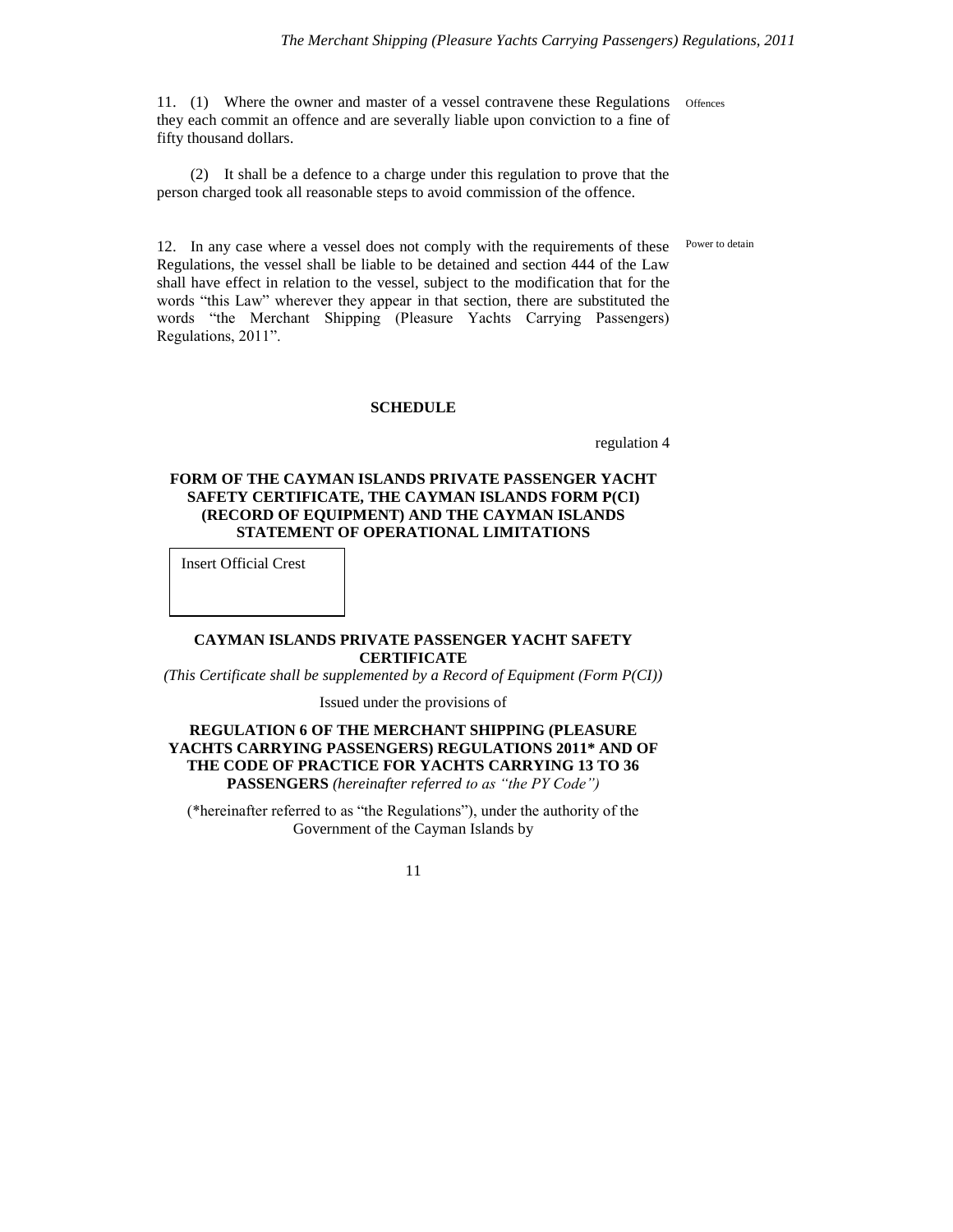## **THE CAYMAN ISLANDS SHIPPING REGISTRY**

## Of

# **THE MARITIME AUTHORITY OF THE CAYMAN ISLANDS**

# **1. PARTICULARS OF SHIP:**

| <b>NAME OF SHIP</b>                                                           |                         |
|-------------------------------------------------------------------------------|-------------------------|
| <b>TYPE OF SHIP</b>                                                           | PRIVATE PASSENGER YACHT |
| <b>IMO NUMBER</b>                                                             |                         |
| <b>DISTINCTIVE NUMBERS OR LETTERS WHERE</b><br><b>IMO NUMBER NOT ASSIGNED</b> |                         |
| PORT OF REGISTRY                                                              |                         |
| SEA AREAS IN WHICH SHIP IS CERTIFIED                                          |                         |
| <b>TO OPERATE</b>                                                             |                         |
| (Regulation 4)                                                                |                         |
| <b>GROSS TONNAGE</b>                                                          |                         |
| <b>LENGTH OF SHIP</b>                                                         |                         |
| (Section 1.3 of the PY Code)                                                  |                         |
| <b>IMO NUMBER</b>                                                             |                         |
| DATE OF BUILD <sup>1</sup>                                                    |                         |
| Date of building contract                                                     |                         |
| Date on which keel was laid or ship was                                       |                         |
| at similar stage of construction                                              |                         |
| Date of delivery                                                              |                         |
| Date on which work for a conversion or                                        |                         |
| an alteration or modification of a major                                      |                         |
| character<br>commenced<br>(where)<br>was                                      |                         |
| applicable)                                                                   |                         |

# **2. CERTIFICATION:**

| THIS IS TO CERTIFY-                                       |
|-----------------------------------------------------------|
| 1. That the ship has been surveyed in accordance with the |
| requirements of regulation $7(3)$ of the Regulations.     |
| That the survey showed that-                              |
| (a) the ship complied with the requirements of the        |
| PY Code as regards:                                       |

1 All applicable dates shall be completed.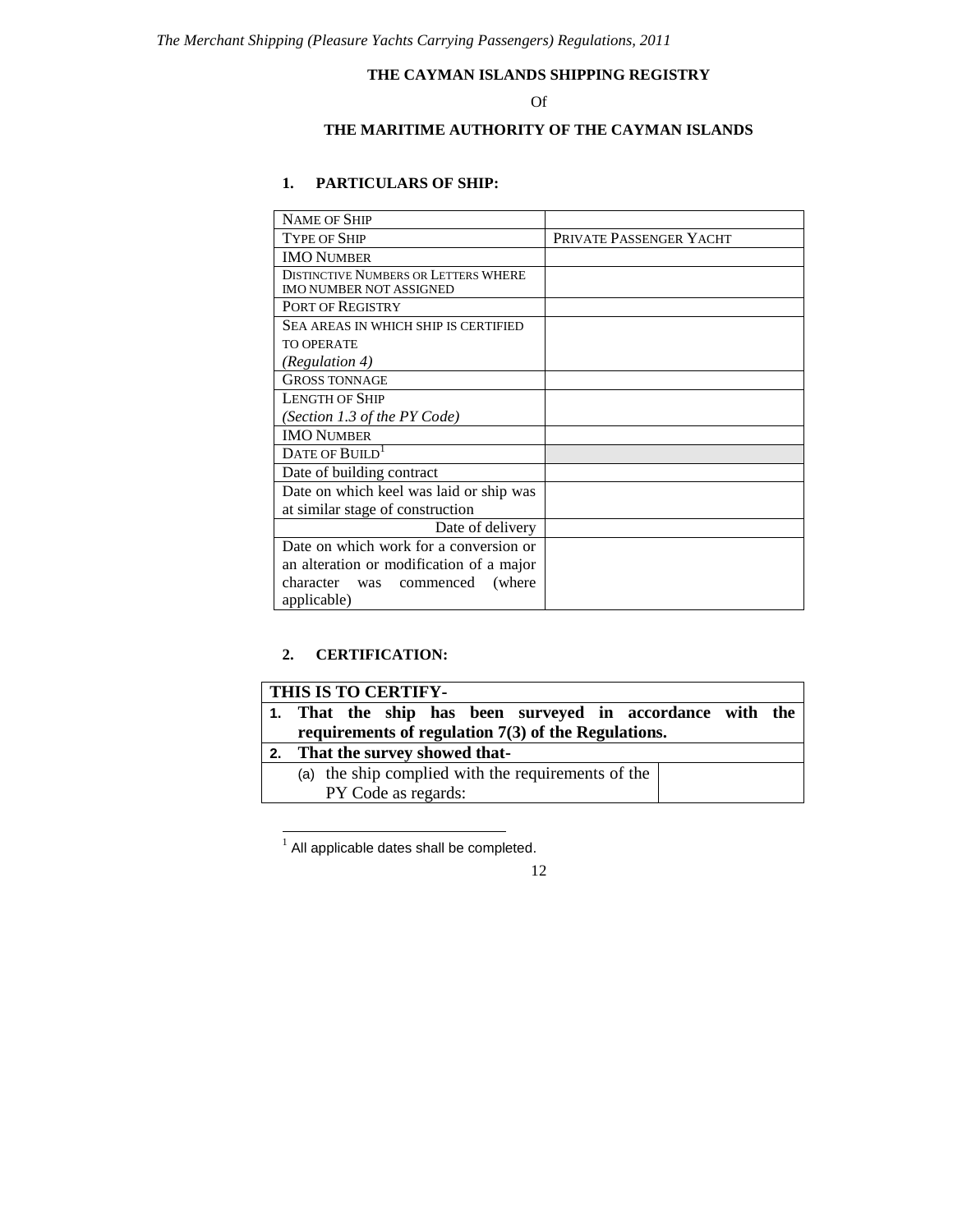| the structure, main and auxiliary machinery, boilers and other<br>(i)                                                                                                       |                                                                                                                                                  |                                                                                                               |  |  |  |
|-----------------------------------------------------------------------------------------------------------------------------------------------------------------------------|--------------------------------------------------------------------------------------------------------------------------------------------------|---------------------------------------------------------------------------------------------------------------|--|--|--|
| pressure vessels;<br>the watertight subdivision arrangements and details; and<br>(ii)                                                                                       |                                                                                                                                                  |                                                                                                               |  |  |  |
| (iii)                                                                                                                                                                       | the following subdivision load lines,                                                                                                            |                                                                                                               |  |  |  |
| <b>Subdivision load lines</b><br>assigned and marked on<br>the ship's side amidships<br>(section 4.20 of the PY<br>$Code)^2$                                                | Freeboard                                                                                                                                        | To apply when the<br>spaces in which<br>passengers are carried<br>include the following<br>alternative spaces |  |  |  |
| P.1 / C.1                                                                                                                                                                   |                                                                                                                                                  |                                                                                                               |  |  |  |
| P.2 / C.2                                                                                                                                                                   |                                                                                                                                                  |                                                                                                               |  |  |  |
| P.3 / C.3                                                                                                                                                                   |                                                                                                                                                  |                                                                                                               |  |  |  |
|                                                                                                                                                                             |                                                                                                                                                  |                                                                                                               |  |  |  |
| control plans;                                                                                                                                                              | (b) the ship complied with the requirements of the PY Code as regards<br>structural fire protection, fire safety systems and appliances and fire |                                                                                                               |  |  |  |
| (c) the life-saving appliances and the equipment of the lifeboats,<br>liferafts and rescue boats were provided in accordance with the<br>requirements of the PY Code;       |                                                                                                                                                  |                                                                                                               |  |  |  |
| (d) the ship was provided with a line-throwing appliance and radio<br>installations used in life-saving appliances in accordance with the<br>requirements of the PY Code;   |                                                                                                                                                  |                                                                                                               |  |  |  |
| (e) the ship complied with the requirements of the PY Code as regards<br>radio installations;                                                                               |                                                                                                                                                  |                                                                                                               |  |  |  |
| the functioning of the radio installations used in life-saving<br>(f)<br>appliances complied with the requirements of the Code;                                             |                                                                                                                                                  |                                                                                                               |  |  |  |
| the ship complied with the requirements of the PY Code as regards<br>(g)<br>shipborne navigational equipment, means of embarkation for pilots<br>and nautical publications; |                                                                                                                                                  |                                                                                                               |  |  |  |
|                                                                                                                                                                             | (h) the ship was provided with lights, shapes, means of making sound<br>signals and distress signals in accordance with the requirements of      |                                                                                                               |  |  |  |

l  $2$  Delete as appropriate.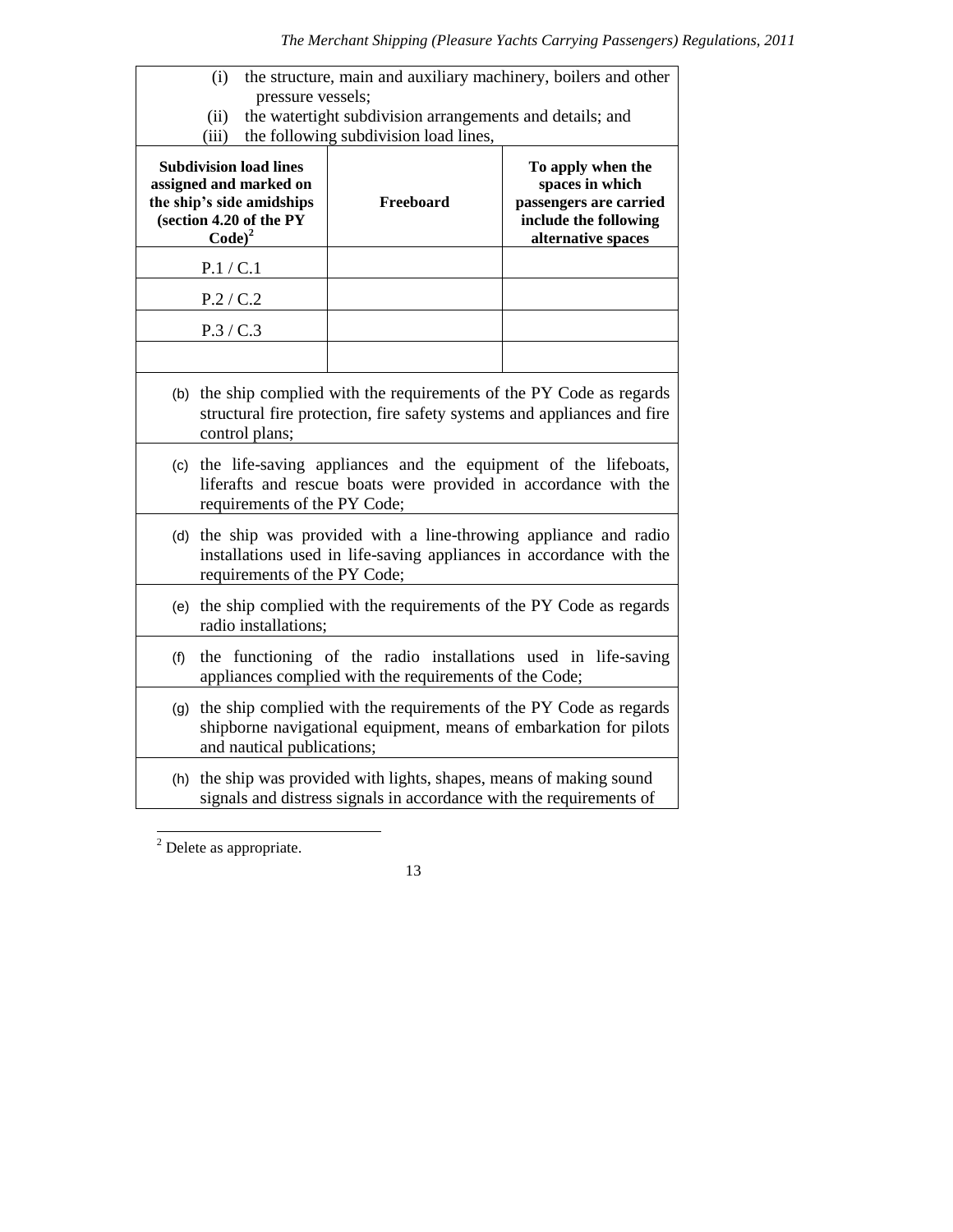# *The Merchant Shipping (Pleasure Yachts Carrying Passengers) Regulations, 2011*

| the PY Code and the International Regulations for Preventing<br>Collisions at Sea in force;                                                      |                                                                       |  |  |  |  |
|--------------------------------------------------------------------------------------------------------------------------------------------------|-----------------------------------------------------------------------|--|--|--|--|
| in all other respects the ship complied with the relevant<br>(i)<br>requirements of the PY Code;                                                 |                                                                       |  |  |  |  |
| the ship was/was <sup>3</sup> not subjected to an alternative design and<br>(i)<br>arrangements in pursuance of section 6.15 of the PY Code; and |                                                                       |  |  |  |  |
| fire safety is/is not/-appended to this Certificate.                                                                                             | (k) a Document of approval of alternative design and arrangements for |  |  |  |  |
| That an Exemption Certificate has/has <sup>4</sup> not been issued.<br>3.                                                                        |                                                                       |  |  |  |  |
|                                                                                                                                                  |                                                                       |  |  |  |  |
| Completion date of the survey on which this<br>certificate is based:                                                                             |                                                                       |  |  |  |  |
|                                                                                                                                                  |                                                                       |  |  |  |  |
| THIS CERTIFICATE IS VALID UNTIL:                                                                                                                 |                                                                       |  |  |  |  |
| <b>DATE OF ISSUE:</b><br><b>ISSUED AT:</b><br>(Place of Issue of Certificate)                                                                    |                                                                       |  |  |  |  |
| SIGNED:  (Authorised Official)                                                                                                                   |                                                                       |  |  |  |  |
| DATE:                                                                                                                                            |                                                                       |  |  |  |  |
| <b>Official Stamp</b><br>PLACE:                                                                                                                  |                                                                       |  |  |  |  |
| Name of Authorised Official:                                                                                                                     |                                                                       |  |  |  |  |

# **3. ENDORSEMENTS OF CERTIFICATE:**

**ENDORSEMENT WHERE THE RENEWAL SURVEY HAS BEEN COMPLETED AND REGULATION 7 (5)(B) OF THE REGULATIONS APPLIES:**

l

<sup>4</sup> Delete as appropriate

 $3$  Delete as appropriate.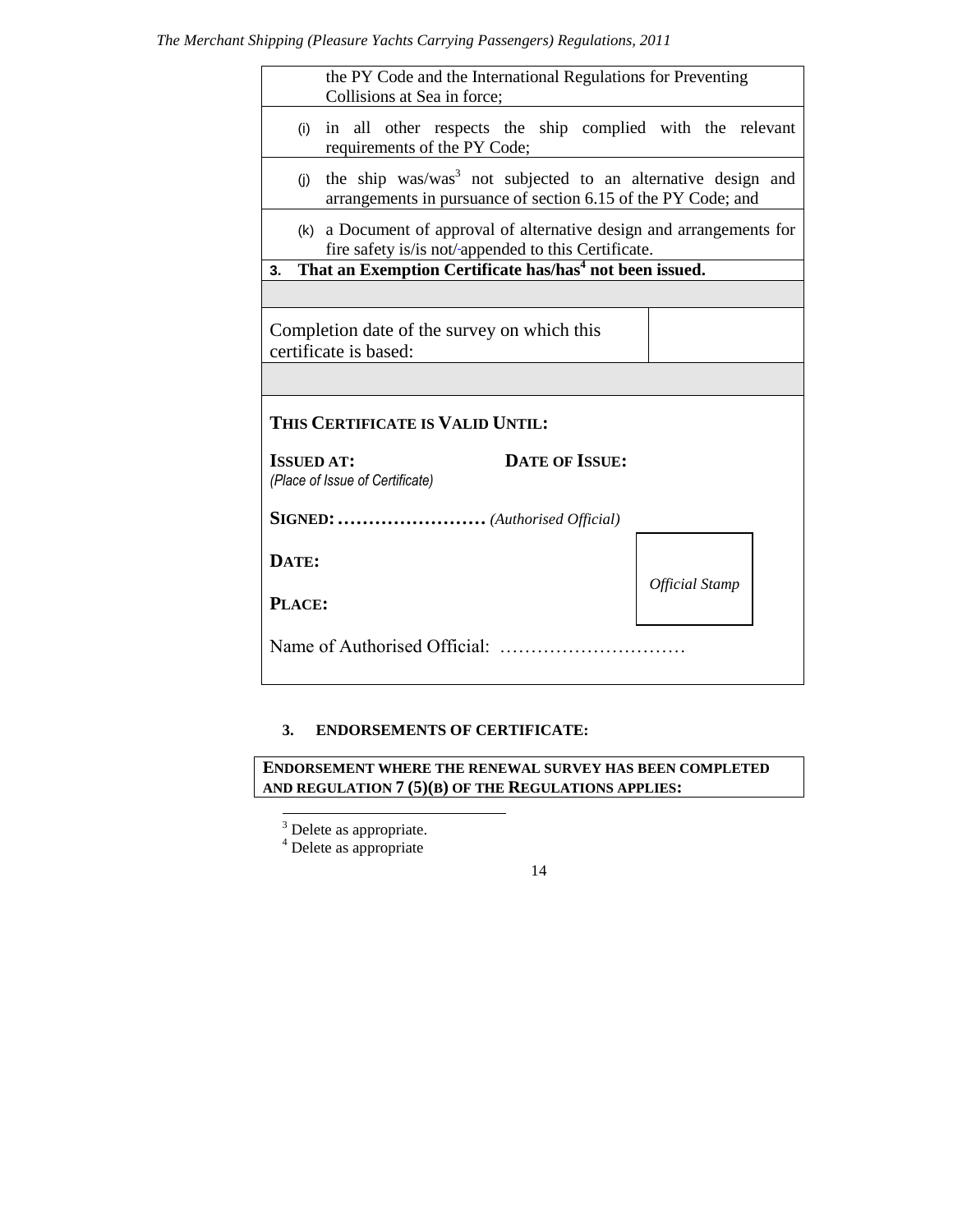| The ship complies with the relevant requirements of the PY Code, and this<br>certificate shall, in accordance with regulation $7(5)(b)$ of the Regulations be<br>accepted as valid until |                              |  |  |  |
|------------------------------------------------------------------------------------------------------------------------------------------------------------------------------------------|------------------------------|--|--|--|
| DATE:                                                                                                                                                                                    |                              |  |  |  |
|                                                                                                                                                                                          |                              |  |  |  |
| DATE:                                                                                                                                                                                    | <i><b>Official Stamp</b></i> |  |  |  |
| PLACE:                                                                                                                                                                                   |                              |  |  |  |
|                                                                                                                                                                                          |                              |  |  |  |

| <b>ENDORSEMENT TO EXTEND THE VALIDITY OF THE CERTIFICATE UNTIL</b><br><b>REACHING THE PORT OF SURVEY OR FOR A PERIOD OF GRACE WHERE</b><br>REGULATION 7 (5)(B) OF THE REGULATIONS APPLIES: |                              |  |  |  |
|--------------------------------------------------------------------------------------------------------------------------------------------------------------------------------------------|------------------------------|--|--|--|
| The ship complies with the relevant requirements of the PY Code, and this<br>certificate shall, in accordance with regulation $7(5)(b)$ of the Regulations<br>be accepted as valid until   |                              |  |  |  |
| DATE:                                                                                                                                                                                      |                              |  |  |  |
| SIGNED:  (Authorised Official)                                                                                                                                                             |                              |  |  |  |
| DATE:                                                                                                                                                                                      | <i><b>Official Stamp</b></i> |  |  |  |
| PLACE:                                                                                                                                                                                     |                              |  |  |  |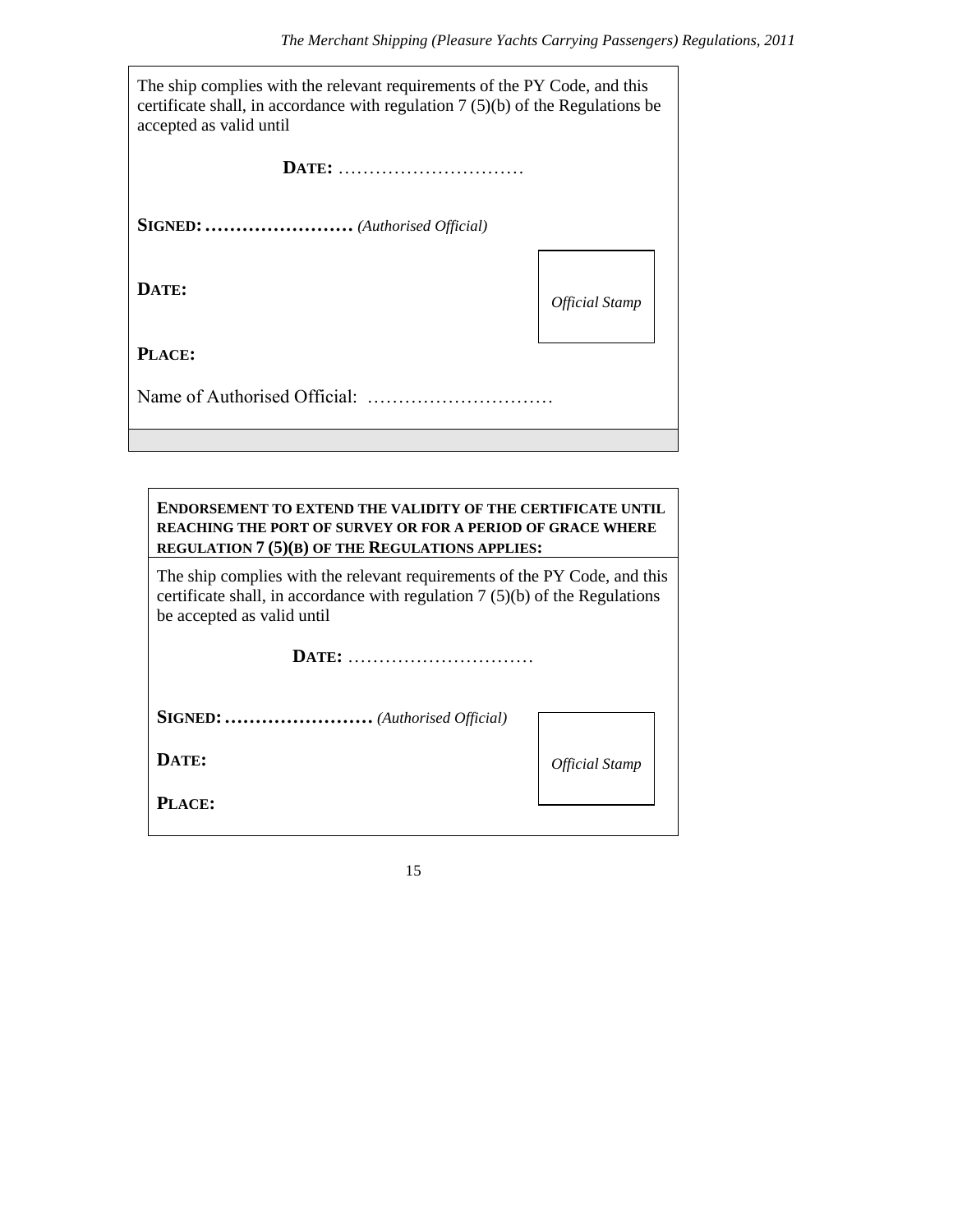Name of Authorised Official: …………………………

# **4. RECORD OF EQUIPMENT FOR THE PRIVATE PASSENGER YACHT SAFETY CERTIFICATE (FORM P (CI)):**

| <b>1. PARTICULARS OF SHIP:</b>                                                                             |      |                  |
|------------------------------------------------------------------------------------------------------------|------|------------------|
| <b>NAME OF SHIP</b>                                                                                        |      |                  |
| <b>IMO NUMBER</b>                                                                                          |      |                  |
| DISTINCTIVE NUMBERS OR LETTERS WHERE IMO NUMBER NOT                                                        |      |                  |
| <b>ASSIGNED</b>                                                                                            |      |                  |
| NUMBER OF PASSENGERS FOR WHICH CERTIFIED                                                                   |      |                  |
| <b>MINIMUM</b><br><b>NUMBER</b><br><b>PERSONS</b><br>OF<br><b>WITH</b><br><b>REQUIRED</b>                  |      |                  |
| QUALIFICATIONS TO OPERATE THE RADIO INSTALLATIONS                                                          |      |                  |
|                                                                                                            |      |                  |
| <b>DETAILS OF LIFE SAVING APPLIANCES:</b><br>2.                                                            |      |                  |
| Total number of persons for which life-saving appliances are provided:<br>(a)                              |      |                  |
|                                                                                                            | Port | <b>Starboard</b> |
| Total number of lifeboats:<br>(b)                                                                          |      |                  |
| (i)<br>Total number of persons accommodated by them:                                                       |      |                  |
| (ii)<br>Number of partially enclosed lifeboats (section 7.21 of the PY                                     |      |                  |
| Code and Section 4.5 of the LSA Code;                                                                      |      |                  |
| Number of totally enclosed lifeboats (section 7.21 of the PY Code<br>(iii)                                 |      |                  |
| and Section 4.6 of the LSA Code;<br>Other lifeboats:<br>(iv)                                               |      |                  |
| Number:<br>$\Omega$                                                                                        |      |                  |
| Type:<br>$\Omega$                                                                                          |      |                  |
| Number of <b>motor</b> lifeboats included in the total lifeboats shown above:<br>(c)                       |      |                  |
| Number of lifeboats fitted with searchlights:<br>(i)                                                       |      |                  |
| (d)<br>Number of rescue boats:                                                                             |      |                  |
|                                                                                                            |      |                  |
| Number of boats which are included in the total lifeboats shown<br>(i)                                     |      |                  |
| above:                                                                                                     |      |                  |
| (e)<br>Liferafts:                                                                                          |      |                  |
| Those for which approved launching appliances are required:<br>(i)                                         |      |                  |
| Number of liferafts:<br>$\circ$                                                                            |      |                  |
| Number of persons accommodated by them:<br>$\Omega$                                                        |      |                  |
|                                                                                                            |      |                  |
| Those for which approved launching appliances are not required:<br>(ii)<br>Number of liferafts:<br>$\circ$ |      |                  |
|                                                                                                            |      |                  |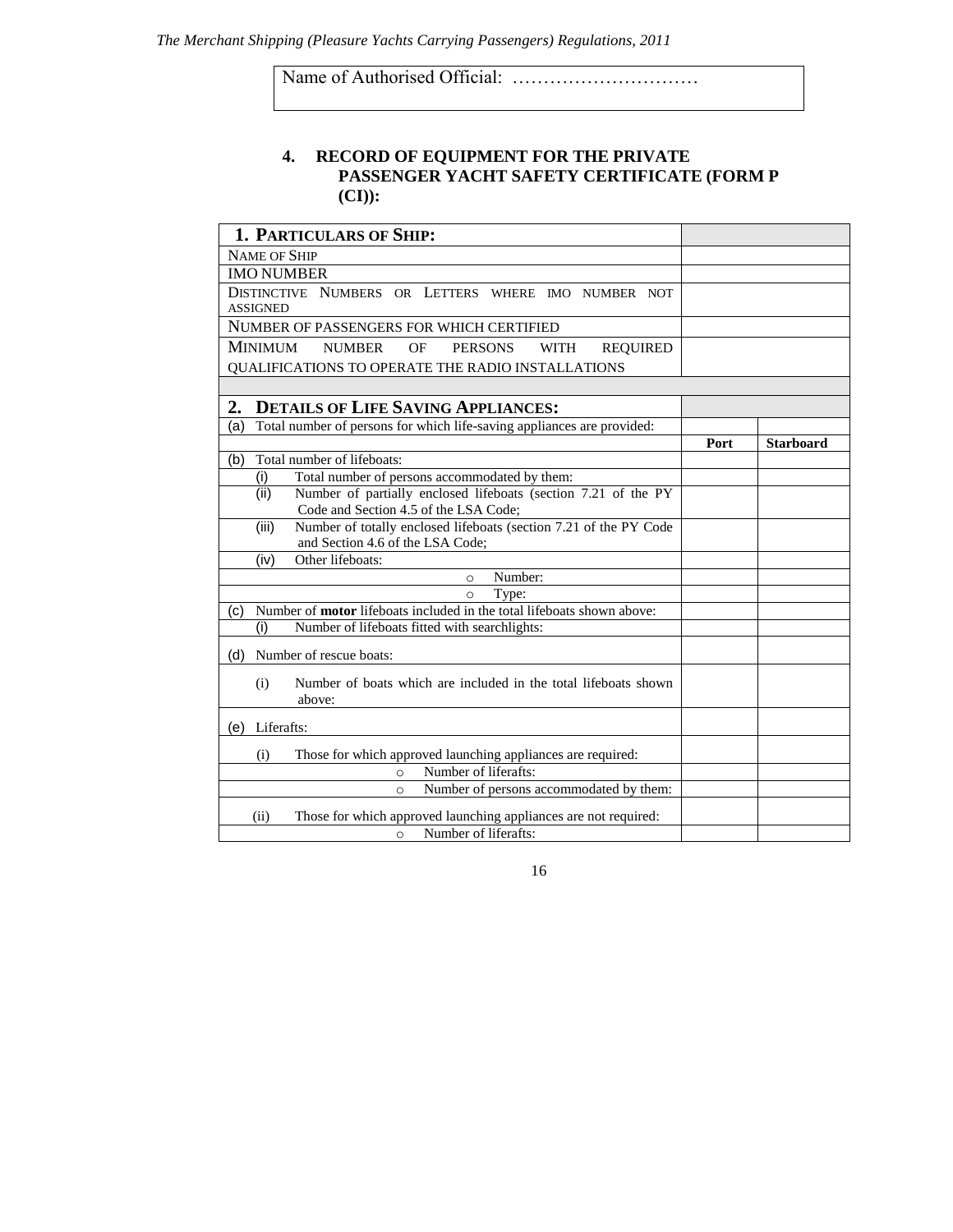|     | Number of persons accommodated by them:<br>$\circ$                      |                         |
|-----|-------------------------------------------------------------------------|-------------------------|
| (f) | Number of lifebuoys:                                                    |                         |
| (g) | Number of lifejackets:                                                  |                         |
| (h) | Immersion suits:                                                        |                         |
|     | <b>Total Number:</b><br>(i)                                             |                         |
|     | Number of suits complying with the requirements for lifejackets:<br>(i) |                         |
| (i) | Number of thermal protective aids:                                      |                         |
| (i) | Radio installations used in life-saving appliances:                     |                         |
|     | (i)<br>Number of search and rescue locating devices:                    |                         |
|     | AIS Search and rescue transponders (AIS-<br>$\circ$<br>SART):           |                         |
|     | Number of two-way VHF radiotelephone<br>$\circ$<br>apparatus:           |                         |
|     | (ii)<br>Number of two-way VHF radiotelephone apparatus:                 |                         |
|     |                                                                         |                         |
| 3.  | <b>DETAILS OF RADIO FACILITIES:</b>                                     |                         |
|     | <b>ITEM</b>                                                             | <b>Actual Provision</b> |
| (a) | Primary systems:                                                        |                         |
|     | (i)<br>VHF radio installation:                                          |                         |
|     | DSC encoder:<br>$\circ$                                                 |                         |
|     | DSC watch receiver:<br>$\circ$                                          |                         |
|     | Radiotelephony:<br>$\circ$                                              |                         |
|     | MF radio installation<br>(ii)                                           |                         |
|     | DSC encoder:<br>$\circ$                                                 |                         |
|     | DSC watch receiver:<br>$\circ$                                          |                         |
|     | Radiotelephony:<br>$\circ$                                              |                         |
|     | MF/HF radio installation:<br>(iii)                                      |                         |
|     | DSC encoder:<br>$\circ$                                                 |                         |
|     | DSC watch receiver:<br>$\circ$                                          |                         |
|     | Radiotelephony:<br>$\circ$                                              |                         |
|     | Direct-printing radiotelegraphy:<br>$\circ$                             |                         |
|     | INMARSAT ship earth station:<br>(iv)                                    |                         |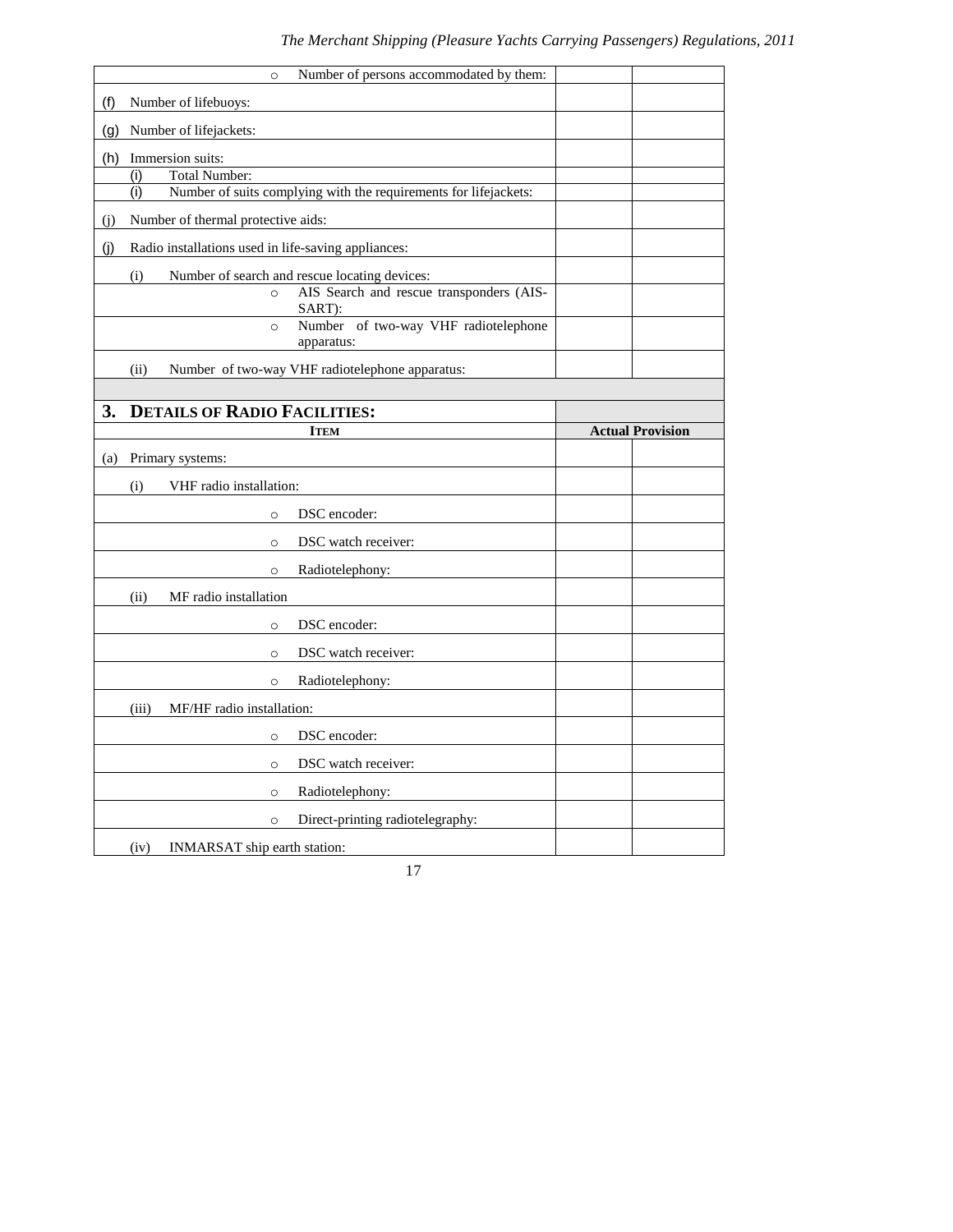| Secondary means of alerting:<br>(b)                                                                                                        |  |  |
|--------------------------------------------------------------------------------------------------------------------------------------------|--|--|
| Facilities for reception of maritime safety information:<br>(c)                                                                            |  |  |
| NAVTEX receiver:<br>(i)                                                                                                                    |  |  |
| EGC receiver:<br>(ii)                                                                                                                      |  |  |
| (iii)<br>HF direct-printing radiotelegraph receiver:                                                                                       |  |  |
| Satellite EPIRB:<br>(d)                                                                                                                    |  |  |
| COSPAS-SARSAT:<br>(i)                                                                                                                      |  |  |
| <b>INMARSAT:</b><br>(ii)                                                                                                                   |  |  |
| <b>VHF EPIRB:</b><br>(e)                                                                                                                   |  |  |
| Ship's radar transponder:<br>(f)                                                                                                           |  |  |
|                                                                                                                                            |  |  |
| <b>METHODS USED TO ENSURE AVAILABILITY OF RADIO FACILITIES:</b><br>4.<br>(As per Safety Convention, Chapter IV, Regulations 15.6 and 15.7) |  |  |
| Duplication of equipment*<br>(a)                                                                                                           |  |  |
| Shore-based maintenance*<br>(b)                                                                                                            |  |  |
| At-sea maintenance capability*<br>(c)                                                                                                      |  |  |
| * Delete as appropriate                                                                                                                    |  |  |
|                                                                                                                                            |  |  |
| <b>DETAILS OF NAVIGATIONAL SYSTEMS AND</b><br>5.<br><b>EQUIPMENT:</b>                                                                      |  |  |
|                                                                                                                                            |  |  |
| <b>Compasses Etc.:</b><br>(a)                                                                                                              |  |  |
| Standard magnetic compass:<br>(i)                                                                                                          |  |  |
| Spare magnetic compass:<br>(ii)                                                                                                            |  |  |
| (iii)<br>Gyro-compass:                                                                                                                     |  |  |
| Gyro-compass heading repeater:<br>(iv)                                                                                                     |  |  |
| Gyro-compass bearing repeater:<br>(v)                                                                                                      |  |  |
| Heading or track control system:<br>(vi)                                                                                                   |  |  |
| Pelorus or compass bearing device <sup>1</sup><br>(vii)                                                                                    |  |  |
| Means of correcting heading and bearings:<br>(viii)                                                                                        |  |  |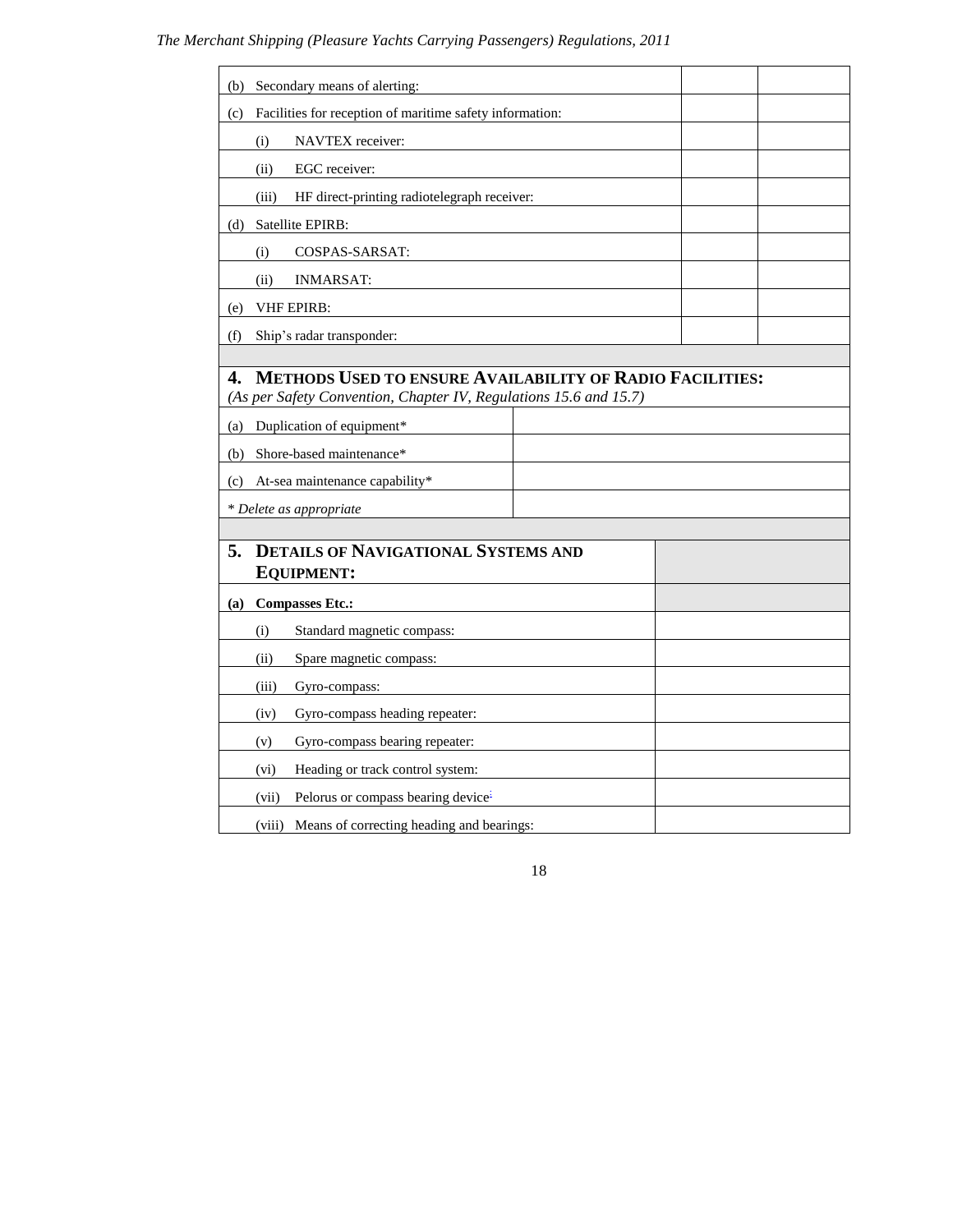|                             | Transmitting heading device (THD):<br>(ix)                                                                 |  |
|-----------------------------|------------------------------------------------------------------------------------------------------------|--|
| (b)                         | <b>Charts and related items:</b>                                                                           |  |
|                             | Nautical charts/Electronic chart display and information<br>(i)<br>system (ECDIS):*                        |  |
|                             | * Delete as appropriate                                                                                    |  |
|                             | Back up arrangements for ECDIS:<br>(ii)                                                                    |  |
|                             | Nautical publications:<br>(iii)                                                                            |  |
|                             | Back up arrangements for electronic nautical publications:<br>(iv)                                         |  |
|                             | Receiver for a global navigation satellite system/terrestrial<br>(v)<br>radionavigation system:*           |  |
|                             | * Delete as appropriate                                                                                    |  |
| (c)                         | Radar:                                                                                                     |  |
|                             | (i)<br>GHz radar:                                                                                          |  |
|                             | Second radar (3 GHz/9 GHz*):<br>(ii)                                                                       |  |
|                             | *Delete as appropriate                                                                                     |  |
|                             | (iii)<br>Automatic radar plotting aid (ARPA):                                                              |  |
|                             | Automatic tracking aid:<br>(iv)                                                                            |  |
|                             | Second automatic tracking aid:<br>(v)                                                                      |  |
|                             | (vi)<br>Electronic plotting aid:                                                                           |  |
| (d)                         | <b>Tracking and Identification Systems:</b>                                                                |  |
|                             | Automatic identification system (AIS):<br>(i)                                                              |  |
|                             | (ii)<br>Long-range identification and tracking system:                                                     |  |
| (e)                         | Voyage data recorder (VDR):                                                                                |  |
| (f)                         | <b>Speed and Distance Measuring Equipment:</b>                                                             |  |
|                             | Speed and distance measuring device (through the water):<br>(i)                                            |  |
|                             | (ii)<br>Speed and distance measuring device (over the ground in the<br>forward and athwartship direction): |  |
| $\left( \mathbf{g} \right)$ | <b>Echo-sounding device:</b>                                                                               |  |
|                             | (h) Manoeuvering Indicators:                                                                               |  |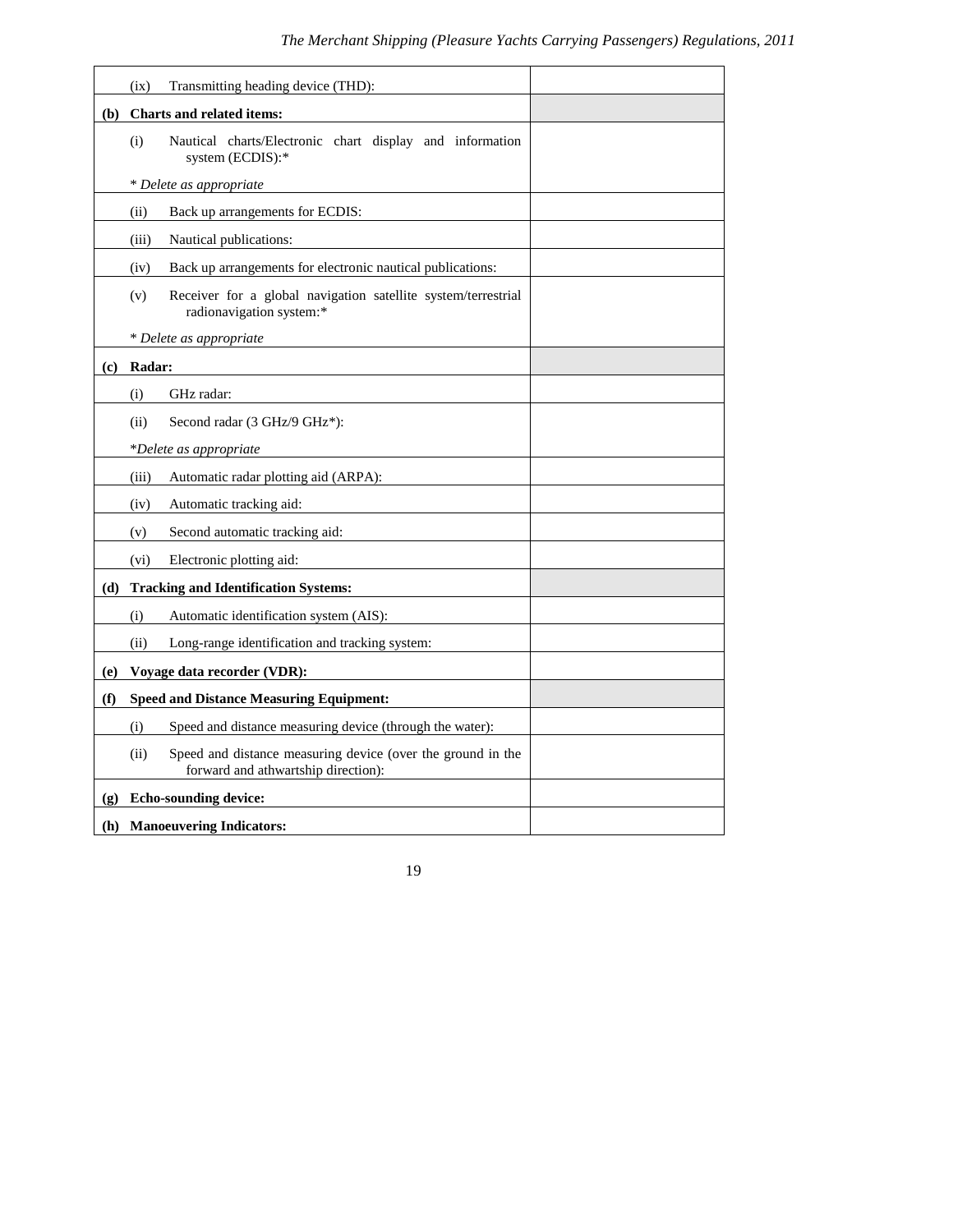| Rudder, propeller, thrust, pitch and operational mode indicator:<br>(i)       |                       |  |  |  |
|-------------------------------------------------------------------------------|-----------------------|--|--|--|
| Rate-of-turn indicator:<br>(i)                                                |                       |  |  |  |
| (k)Sound reception system:                                                    |                       |  |  |  |
| Telephone to emergency steering position:<br>$\Omega$                         |                       |  |  |  |
| (m) Daylight signalling lamp:                                                 |                       |  |  |  |
| Radar reflector:<br>(n)                                                       |                       |  |  |  |
| <b>International Code of Signals:</b><br>$\boldsymbol{\omega}$                |                       |  |  |  |
| Bridge Navigational Watch Alarm System (BNWAS):<br>(p)                        |                       |  |  |  |
|                                                                               |                       |  |  |  |
| THIS IS TO CERTIFY that this Record is Correct in all Respects:               |                       |  |  |  |
| <b>DATE OF ISSUE:</b><br><b>ISSUED AT:</b><br>(Place of Issue of Certificate) |                       |  |  |  |
| SIGNED:  (Authorised Official)                                                |                       |  |  |  |
| DATE:                                                                         | <b>Official Stamp</b> |  |  |  |
| PLACE:                                                                        |                       |  |  |  |
|                                                                               |                       |  |  |  |

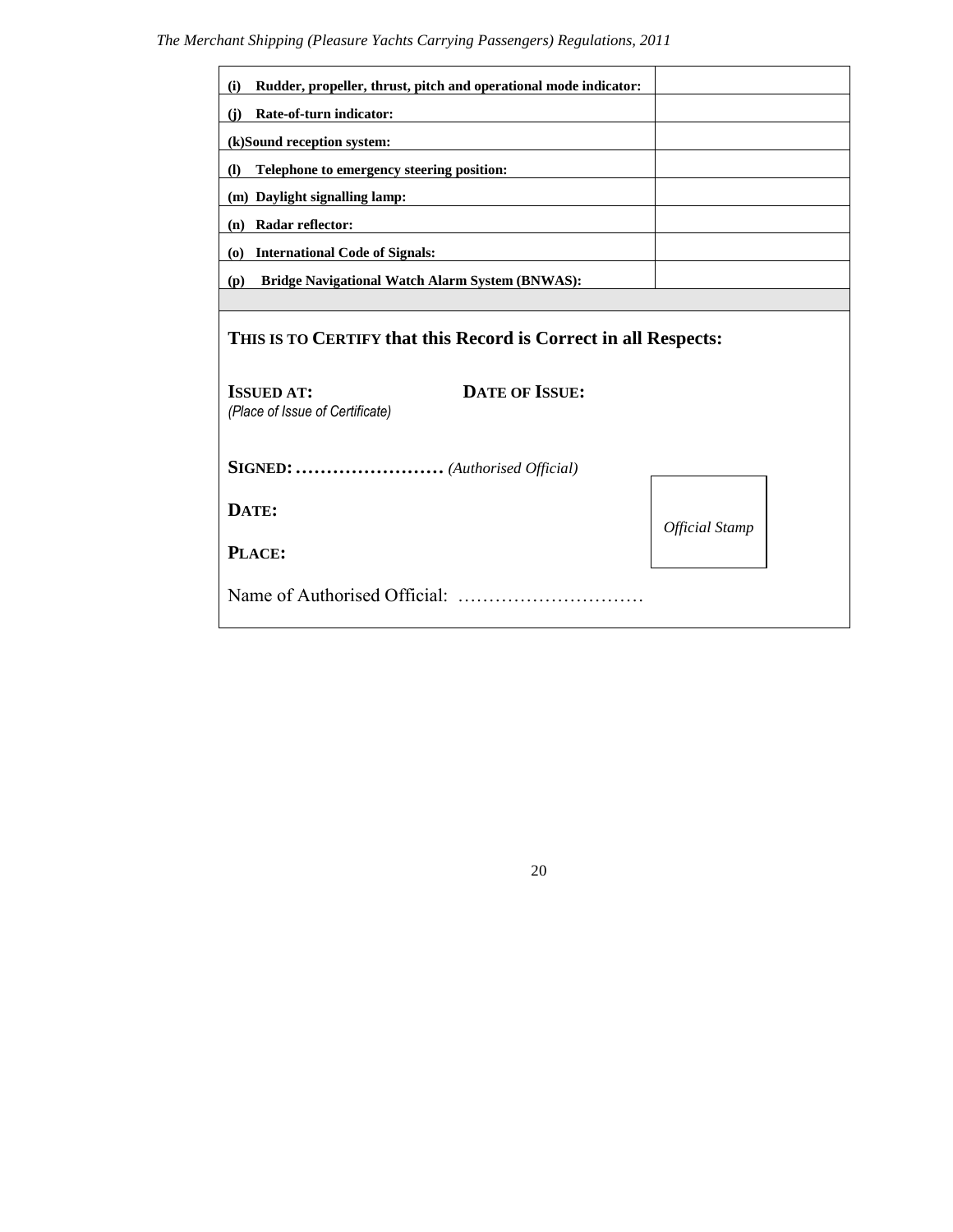#### **CAYMAN ISLANDS PRIVATE PASSENGER YACHT**

# **STATEMENT OF OPERATIONAL LIMITATIONS**

Issued under the provisions of the Code of Practice for Yachts Carrying 13 to 36 Passengers (hereinafter referred to as "the PY Code") and the International Convention for the Safety of Life at Sea, 1974, as modified by the protocol of 1988 relating thereto (hereinafter referred to as the Safety Convention) under the authority of the Government of the Cayman Islands by the Cayman Islands Shipping Registry of the Maritime Authority of the Cayman Islands.

# **PARTICULARS OF THE SHIP**

| NAME OF SHIP                  |  |
|-------------------------------|--|
| <b>IMO NUMBER</b>             |  |
| <b>DISTINCTIVE NUMBERS OR</b> |  |
| LETTERS WHERE IMO NUMBER      |  |
| <b>NOT ASSIGNED</b>           |  |
| <b>PORT OF REGISTRY</b>       |  |
| <b>GROSS TONNAGE</b>          |  |

In accordance with section 8.3 of the PY Code and Regulation 30 of Chapter V of the Safety Convention, the above named vessel is subject to the following limitations:

| Exemptions:                        |  |
|------------------------------------|--|
| Restrictions in Operating Areas:   |  |
| <b>Weather Restrictions:</b>       |  |
| Sea State Restrictions:            |  |
| Restrictions in Permissible Loads: |  |
| Trim Restrictions:                 |  |